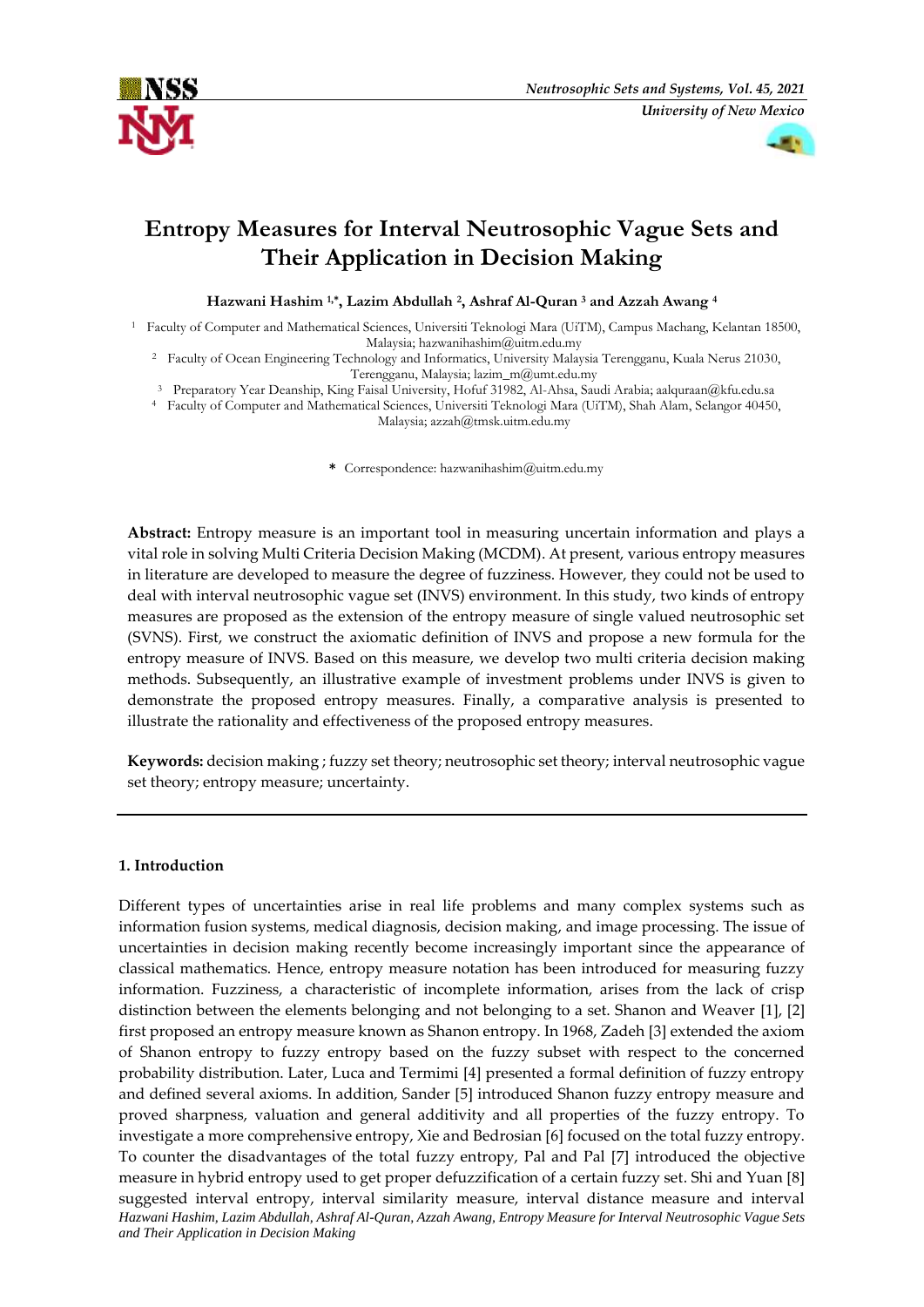inclusion measure of fuzzy set. As for the intuitionistic fuzzy sets (IFS) and their generalization by Attanasov [9], Burillo and Bustince [10] developed an intuitionistic fuzzy entropy measure and defined an axiomatic definition. Szmidt and Kacprzyk [11] suggested a new entropy measure that is based on a geometric representation of the intuitionistic fuzzy sets (IFS). Wei et al. [12] proposed entropy measures for interval-valued intuitionistic fuzzy sets (IVIFSs) and applied them in the case study of pattern recognition. Garg [13] developed an entropy measure under IVIFSs and used the proposed measure in solving MCDM with unknown attribute weights. Meanwhile, Rashid et al. [14] constructed the concept of entropy measure distance based on IVIFSs. All the above related entropy researches were dealt with under uncertain and fuzzy information. However, fuzzy sets cannot be dealt with indeterministic and inconsistent information.

Considering this limitation, Smarandache [15] proposed a neutrosophic set (NS) which is the three components of truth, indeterminacy, and falsity degrees and that can be denoted as T,I,F respectively. NS is characterized independently and the ranges of functions T,I,F are in form of real standard and the nonstandard interval  $\int$  0,1<sup>+</sup>  $\left[$  which cannot be used in real applications. Therefore, Wang et al. [16] proposed single valued neutrosophic set (SVNS) where the truthmembership degree, indeterminacy-membership degree, and falsity-membership degree in form of real standard interval. Later, Wang [17] introduced interval neutrosophic set (INS) as an extension of SVNS whose values are interval rather than real numbers. Alkhazaleh [18], introduced a neutrosophic vague set (NV) by incorporating the features of SVNS and vague set [19]. Besides that, he also defined several operators for NV and proved related properties. NV has played a significant role in the uncertain information system. In certain NV sets, the degree of truth, falsity, and indeterminacy of a given statement cannot be strictly described in real-world contexts, but it is instead denoted by several possible interval values. To overcome this problem, Hashim et al. [20] introduced an interval neutrosophic vague set (INVS) by upgrading the membership functions in several interval membership degrees. The advantage of INVS is that it can deal with more uncertain information than NV on similar decision situations. In light of its significance, many scholars have worked to improve the concept of neutrosophic in decision making [21]–[28].

The recent rapid developments of NS and its generalization have heightened the need for measuring the fuzziness degree under NS setting. Therefore, Majumdar and Samanta [29] proposed the entropy and distance measures under SVNS. They defined the formula for entropy measure and proved related properties. Later, Wu et al. [30] suggested an entropy that overcomes the limitations in Majumdar and Samanta's entropy. They suggested a better concept of complement of SVNS where Majumdar and Samanta's entropy. They suggested a better concept of complement of SVNS where  $A^C = \{F_A(x), 1 - I_A(x), T_A(x) | x \in X\}$  instead of  $\overline{A} = \{(1 - T_A(x), 1 - I_A(x), 1 - F_A(x)) | x \in X\}$ . Later, Garg [31] suggested SVNS entropy of order  $\alpha$ . For various parameter values, the suggested entropy is more stable and scalable. In addition, Abu Qamar and Hassan [32] proposed several entropy, distance, and similarity measures for Q-Neutrosophic soft sets and applied this measure in medical diagnosis and decision making problems. The ranking method used in this example is based on the smallest entropy value. In 2020, Thao and Smarandache [33], proposed a new entropy measure based similarity measure under SVNS. They claimed that the proposed entropy by Majumdar and Samanta did not satisfy the axiomatic definition where it contradicts with the value of entropy in [0,1] . Hence, they proposed two entropy measures based on the intuitionistic fuzzy set entropy. Ye and Du [34] established some distances, similarity, and entropy measures and studied its relationship. They also compared the proposed entropy measure with existing entropy measures. Aydogdu and Sahin [35] defined two entropy measures for SVNS and INS. Based on this measure, they proposed a decision making problems under SVNS and INS. Quek et al. [36] proposed a new formula for the entropy measure under plithogenic sets. Very recently, Ye [37] suggested entropy measures based on

*Hazwani Hashim, Lazim Abdullah, Ashraf Al-Quran, Azzah Awang, Entropy Measure for Interval Neutrosophic Vague Sets and Their Application in Decision Making*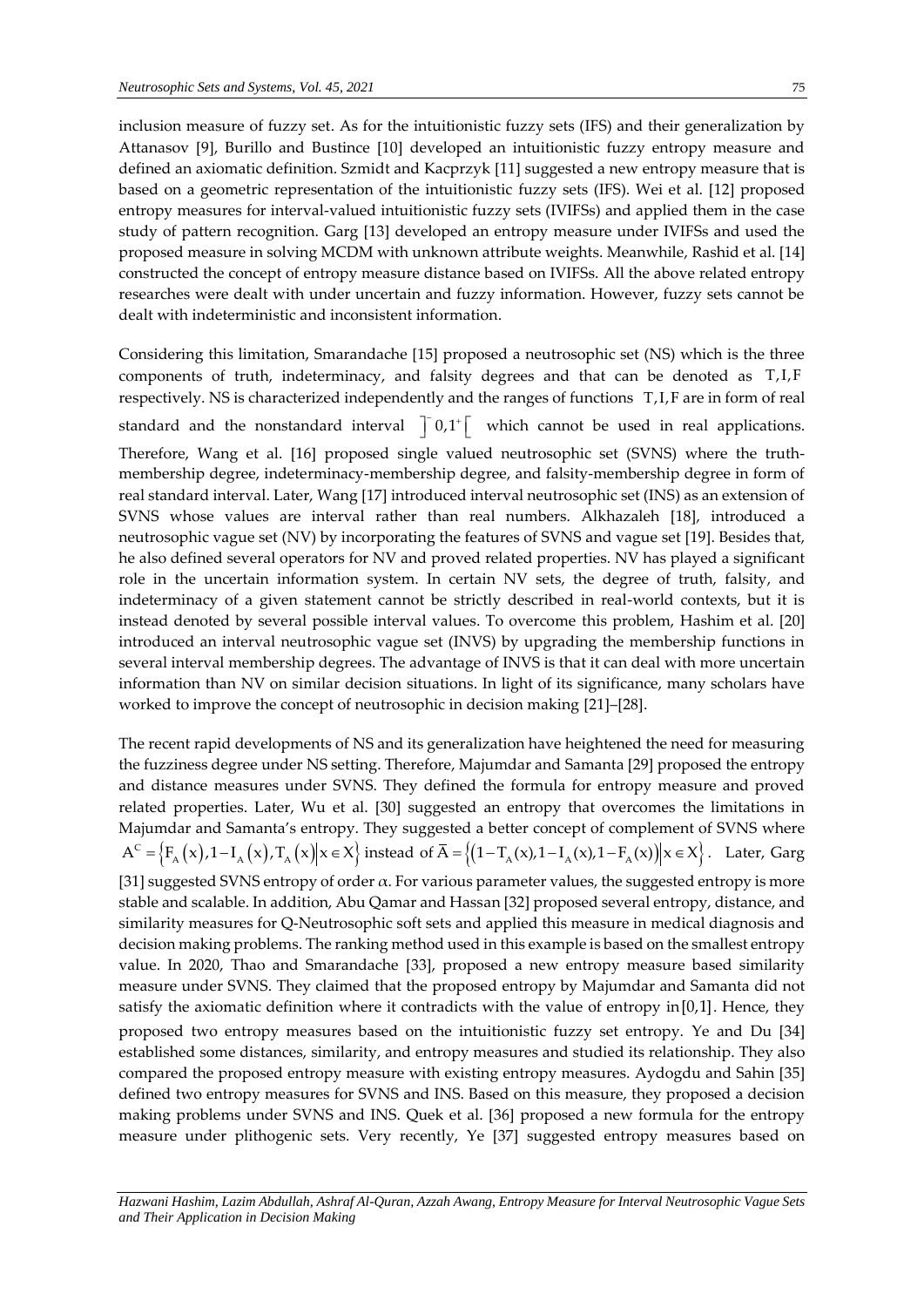trigonometric functions under simplified neutrosophic sets. In addition, he proposed a new ranking method of entropy values by considering positive and negative arguments.

Entropy measure also is a well-known approach for generating the weight in MCDM. Biswas et al. [38] used entropy proposed by [29] to measure the weight of criteria and applied it in grey relational analysis (GRA). Also, Thao and Smarandache [39] proposed complex proportional assessment (COPRAS) with weight calculated based on the proposed entropy. Besides that, Barukab et al. [40] proposed entropy measure under spherical fuzzy information to calculate unknown weights information and applied it in the technique for order performance by similarity to ideal solution (TOPSIS) method. Ye [41] proposed entropy weights-based correlation coefficients of IVIFS and used it to solve decision making problems with unknown information on criteria weights. Until now, there is no entropy measures under the INVS environment. A summary of the previous researcher's contribution is presented in Table 1.

In this paper, we introduce the INVS entropy measure that is extended from the concept of SVNS entropy in [29], [33]. This measure will resolve the limitation of the entropy proposed by Majumdar and Samanta that has been claimed as invalid by Thao and Smarandache [33]. The illustration of the limitation in [29], [33] is discussed in Subsection 3.1 and 3.2. These are the motivations that driven us to investigate a more appropriate concept of entropy measure under the INVS environment. To do so, the rest of this paper is organized as follows: Section 2 presents the definition of INVS and its relation on INVS. In Section 3, we introduce two types of entropy of INVS, propose its formula and prove related properties. The illustrative example based on the proposed entropy of INVS and comparative analysis are presented in Section 4 and the conclusion is presented in Section 5.

| Author                            | Year | Set                            | Contributions                                                                                                                                                                     | Gaps                                                                                  |
|-----------------------------------|------|--------------------------------|-----------------------------------------------------------------------------------------------------------------------------------------------------------------------------------|---------------------------------------------------------------------------------------|
| Majumdar<br>and Samanta<br>$[29]$ | 2014 | <b>SVNS</b>                    | Introduce similarity and<br>$\bullet$<br>entropy of a<br>neutrosophic set                                                                                                         | • Did not satisfy the<br>axiomatic definition for<br>the proposed entropy<br>measure. |
| Garg [31]                         | 2016 | <b>SVNS</b>                    | Single-valued<br>$\bullet$<br>neutrosophic entropy of<br>order $\alpha$<br>Consider the pair of<br>their membership<br>functions as well as<br>hesitation degree<br>between them. | • Ranking methods of<br>entropy values are not<br>always reasonable                   |
| Wu et al. [30]                    | 2018 | <b>SVNS</b>                    | Introduce similarity<br>٠<br>measure and cross-<br>entropy of single-<br>valued neutrosophic<br>sets                                                                              | Did not consider the<br>standard definition of<br>a complement of<br><b>SVNS</b>      |
| Abu Qamar<br>and<br>Hassan[32]    | 2018 | Q-<br>neutrosophic<br>soft set | Introduce entropy,<br>$\bullet$<br>distance, and similarity<br>measure                                                                                                            | • Ranking<br>methods<br>of<br>entropy values are not<br>always reasonable             |

Table 1: Summary of contribution under neutrosophic environment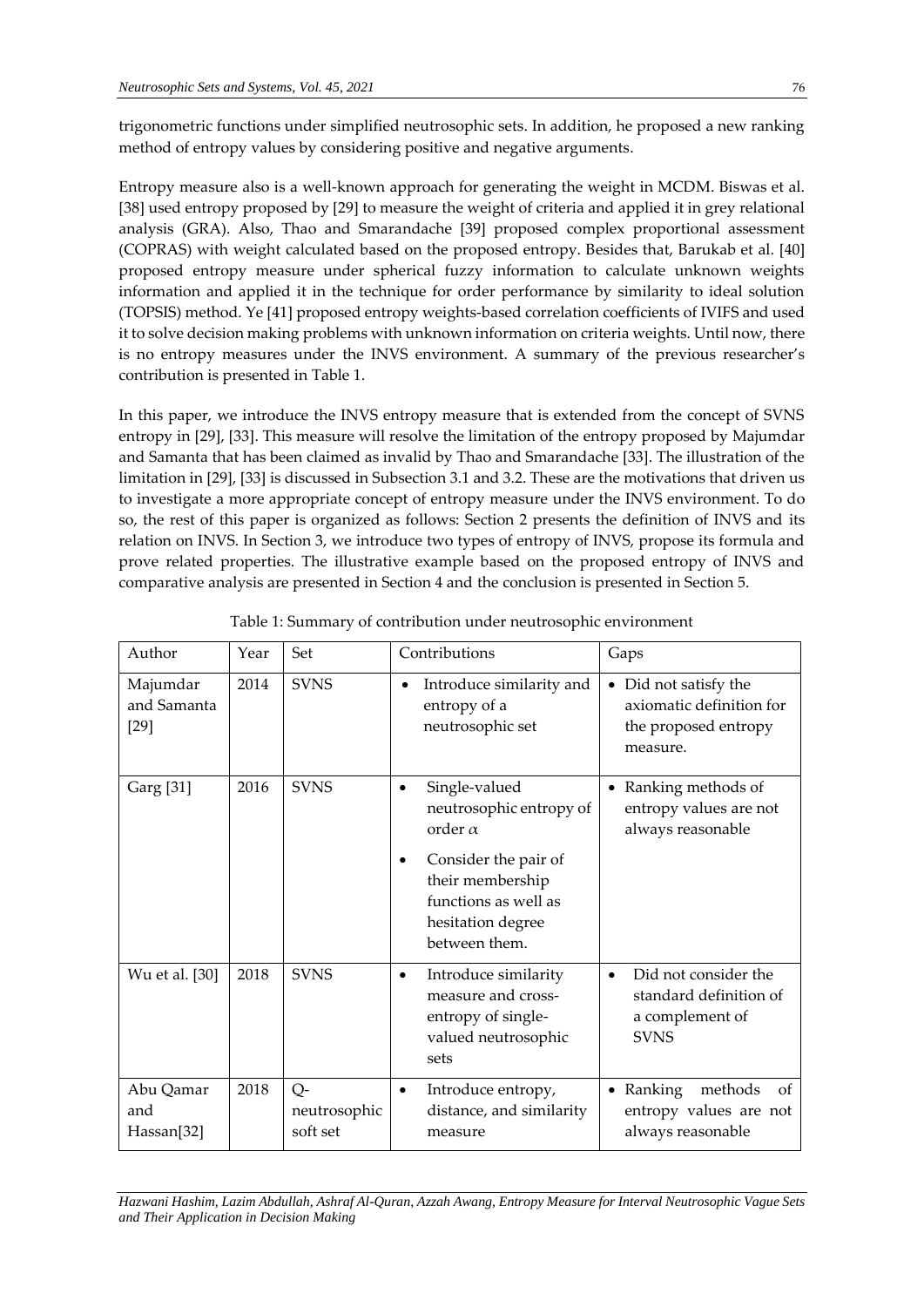| Thao and<br>Smarandache<br>$[33]$ | 2019 | <b>SVNS</b>                        | Introduce entropy-<br>based similarity<br>measures of single<br>valued neutrosophic<br>sets<br>A natural extension of<br>the concept of entropy<br>measure of fuzzy sets<br>and IFS | Ranking<br>methods<br>0f<br>entropy values are not<br>always reasonable                                                             |
|-----------------------------------|------|------------------------------------|-------------------------------------------------------------------------------------------------------------------------------------------------------------------------------------|-------------------------------------------------------------------------------------------------------------------------------------|
| Quek et al.<br>$[36]$             | 2020 | Plithogenic<br>sets                | Introduce Entropy<br>$\bullet$<br>Measures for Plithogenic<br><b>Sets</b>                                                                                                           | • This entropy is limited<br>when applied to the<br>Plithogenic set. Due to<br>the complexity and<br>novelty of Plitogenic<br>sets. |
| Ye [37]                           | 2021 | Simplified<br>neutrosophic<br>sets | Entropy measures based<br>on trigonometric<br>functions                                                                                                                             | • Only considers the<br>positive and negative<br>arguments regarding<br>the entropy values for<br>different alternatives.           |

# **2. Preliminaries**

In this section, we review some basic concepts related to INVS, which will be used in the rest of the paper.

**Definition 2.1:**[20] Let X be a universe discourse and an INVS A is written as follows:  
\n
$$
A = \left\{ x, \left[ \overline{T}_{A}^{L}(x), \overline{T}_{A}^{U}(x) \right], \left[ \overline{T}_{A}^{L}(x), \overline{T}_{A}^{U}(x) \right], \left[ \overline{F}_{A}^{L}(x), \overline{F}_{A}^{U}(x) \right] \right\} = x \tag{1}
$$

Whose truth membership, indeterminacy membership, and falsity membership functions are defined as:

$$
\overline{T}_{A}^{L}(x) = \left[T^{L-}, T^{L+}\right], \overline{T}_{A}^{U}(x) = \left[T^{U-}, T^{U+}\right], \overline{I}_{A}^{L}(x) = \left[I^{L-}, I^{L+}\right], \overline{I}_{A}^{U}(x) = \left[I^{U-}, I^{U+}\right] \text{ and}
$$
\n
$$
\overline{F}_{A}^{L}(x) = \left[F^{L-}, F^{L+}\right], \overline{F}_{A}^{U}(x) = \left[F^{U-}, F^{U+}\right] \tag{2}
$$

The symbols L and U denote the lower and upper of the intervals in which

$$
T^{L+} = 1 - F^{L-}, F^{L+} = 1 - T^{L-}
$$
\n
$$
F^{U-} = 1 - T^{U+}, T^{U-} = 1 - F^{U+}
$$
\nsatisfying\n
$$
0 \le T^{L-} + T^{U-} + I^{L-} + I^{U-} + F^{L-} + F^{U-} \le 4
$$
\n
$$
0 \le T^{L+} + T^{U+} + I^{L+} + I^{U+} + F^{L+} + F^{U+} \le 4
$$
\n(3)

and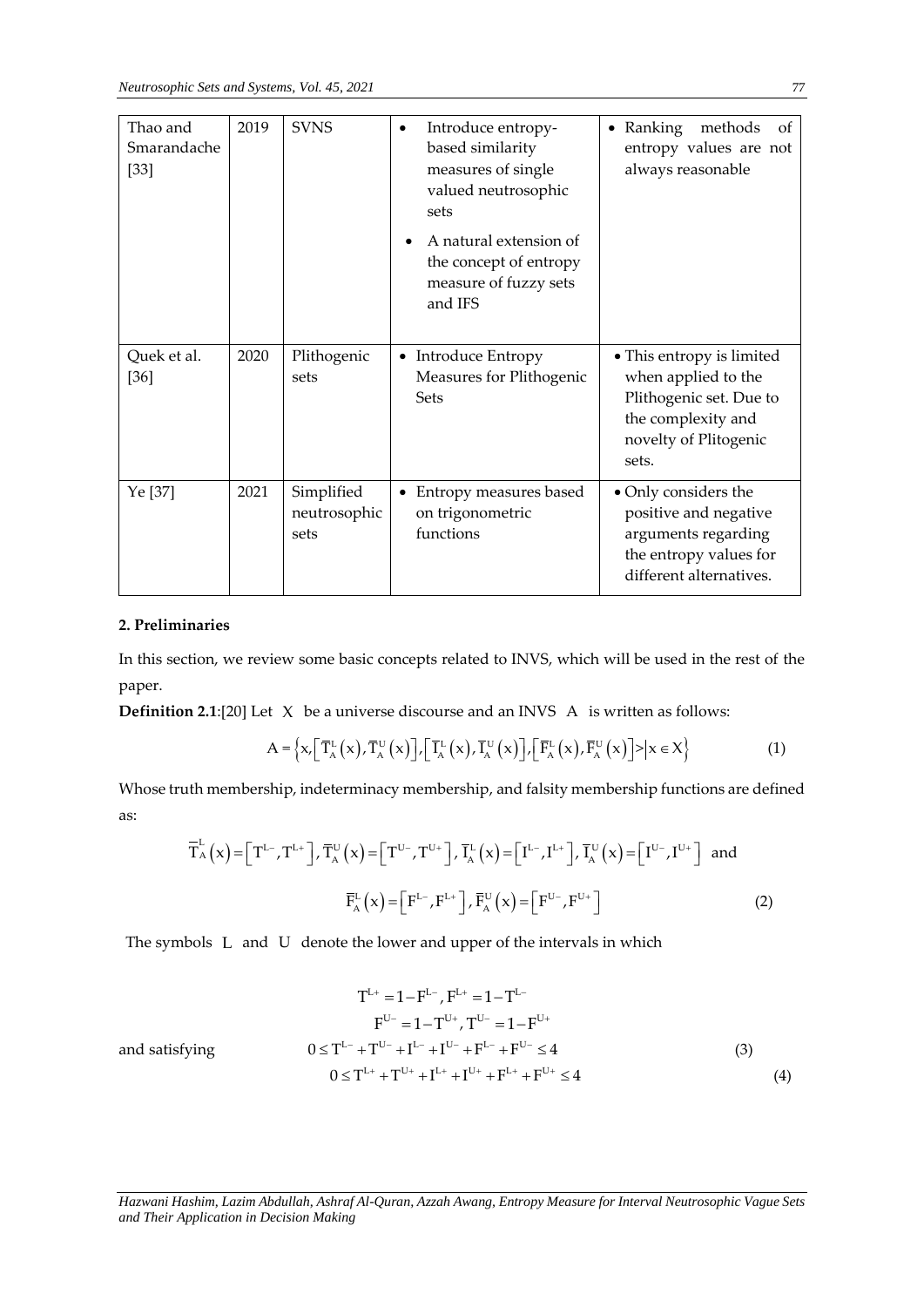**Definition 2.2** [20] Let  $A = \left\{ x, \left[ \overline{T}_A^L(x), \overline{T}_A^U(x) \right], \left[ \overline{I}_A^L(x), \overline{I}_A^U(x) \right], \left[ \overline{\overline{T}}_A^L(x), \overline{F}_A^U(x) \right] \right\} = \left\{ x, \left[ \overline{T}_A^L(x), \overline{T}_A^U(x) \right], \left[ \overline{T}_A^L(x), \overline{T}_A^U(x) \right] \right\}$ and **Definition** 2.2 [20] Let  $A = \left\{ x, \left[ \begin{array}{c} 1 \land (x), 1 \land (x) \end{array} \right], \left[ \begin{array}{c} 1 \land (x), 1 \land (x) \end{array} \right], \right\}$ <br>  $B = \left\{ x, \left[ \begin{array}{c} \overline{T}_{B}^{L}(x), \overline{T}_{B}^{U}(x) \end{array} \right], \left[ \begin{array}{c} \overline{T}_{B}^{L}(x), \overline{T}_{B}^{U}(x), \overline{T}_{B}^{U}(x) \end{array} \right], \left[ \begin{array}{c}$ be two INVSs. Then the relation of

INVS is defined as follows:

- i.  $A = B$  if and only if  $A = B$  if  $T_A^L(x) = T_B^L(x)$ ,  $T_A^U(x) = T_B^U(x)$ ,  $T_A^L(x) = I_B^L(x)$  $I_A^U(x) = I_B^U(x)$ ,  $F_A^L(x) = F_B^L(x)$  and  $F_A^U(x) = F_B^U(x)$ .
- ii.  $A \subseteq B$  if and only if  $T_A^L(x) \le T_B^L(x)$ ,  $T_A^U(x) \le T_B^U(x)$ ,  $T_A^L(x) \ge T_B^L(x)$ ,  $T_A^U(x) \ge T_B^U(x)$ ,

$$
F_{A}^{L}(x) \ge F_{B}^{L}(x)
$$
 and  $F_{A}^{U}(x) \ge F_{B}^{U}(x)$ 

$$
\begin{split} \text{iii.} \quad &A \cap (\cup) B = C \\ &T_{\text{C}}^{\text{L}}\left(x\right) {=} \Big[\cap (\cup) \Big(T_{\text{A}}^{\text{L-}}, T_{\text{B}}^{\text{L-}}\Big), \cap (\cup) \Big(T_{\text{A}}^{\text{L+}}, T_{\text{B}}^{\text{L+}}\Big)\Big], \quad T_{\text{C}}^{\text{U}}\left(x\right) {=} \Big[\cap (\cup) \Big(T_{\text{A}}^{\text{U-}}, T_{\text{B}}^{\text{U-}}\Big), \cap (\cup) \Big(T_{\text{A}}^{\text{U+}}, T_{\text{B}}^{\text{U+}}\Big)\Big], \\ &I_{\text{C}}^{\text{L}}\left(x\right) {=} \Big[\cup (\cap) \Big(T_{\text{A}}^{\text{L-}}, I_{\text{B}}^{\text{L-}}\Big), \cup (\cap) \Big(T_{\text{A}}^{\text{L+}}, I_{\text{B}}^{\text{L+}}\Big)\Big], \quad I_{\text{C}}^{\text{U}}\left(x\right) {=} \Big[\cup (\cap) \Big(T_{\text{A}}^{\text{U-}}, I_{\text{B}}^{\text{U-}}\Big), \cup (\cap) \Big(T_{\text{A}}^{\text{U+}}, I_{\text{B}}^{\text{U+}}\Big)\Big], \\ &F_{\text{C}}^{\text{L}}\left(x\right) {=} \Big[\cup (\cap) \Big(F_{\text{A}}^{\text{L-}}, F_{\text{B}}^{\text{L-}}\Big), \cup (\cap) \Big(F_{\text{A}}^{\text{L+}}, F_{\text{B}}^{\text{L+}}\Big)\Big], F_{\text{C}}^{\text{U}}\left(x\right) {=} \Big[\cup (\cap) \Big(F_{\text{A}}^{\text{U-}}, F_{\text{B}}^{\text{U-}}\Big), \cup (\cap) \Big(F_{\text{A}}^{\text{U+}}, F_{\text{B}}^{\text{U+}}\Big)\Big] \end{split}
$$

iv. 
$$
A^C
$$
  
\n
$$
(T^L)^C(x) = [1 - T_A^{L+}, 1 - T_A^{L-}], (T^U)^C(x) = [1 - T_A^{U+}, 1 - T_A^{U-}],
$$
\n
$$
(I^L)^C(x) = [1 - I_A^{L+}, 1 - I_A^{L-}], (I^U)^C(x) = [1 - I_A^{U+}, 1 - I_A^{U-}],
$$
\n
$$
(F^L)^C(x) = [1 - F_A^{L+}, 1 - F_A^{L-}], (F^U)^C(x) = [1 - F_A^{U+}, 1 - F_A^{U-}].
$$

#### **3. The entropy of INVS**

In this section, we introduce two entropy to measure the fuzziness degree of INVS information. The entropy of INVS is defined by two formulas which are based on interval approximation and INVS entropy generalized from the existing entropy of SVNS by Majumdar and Samantha [29]. We first give the axiomatic definition of INVS entropy.

The definition is derived to satisfy several conditions need in INVS entropy, as shown below:

- (i) The entropy will be null when the set is a crisp set,
- (ii) The entropy will be maximum if the set is completely INVS,
- (iii) The INVS entropy and its complement is equal, and
- (iv) If the degree of lower and upper approximation for truth membership, indeterminacy membership and falsity membership of each element decreases, the sum will do as well, and therefore this set becomes fuzzier and consequently the entropy should increase.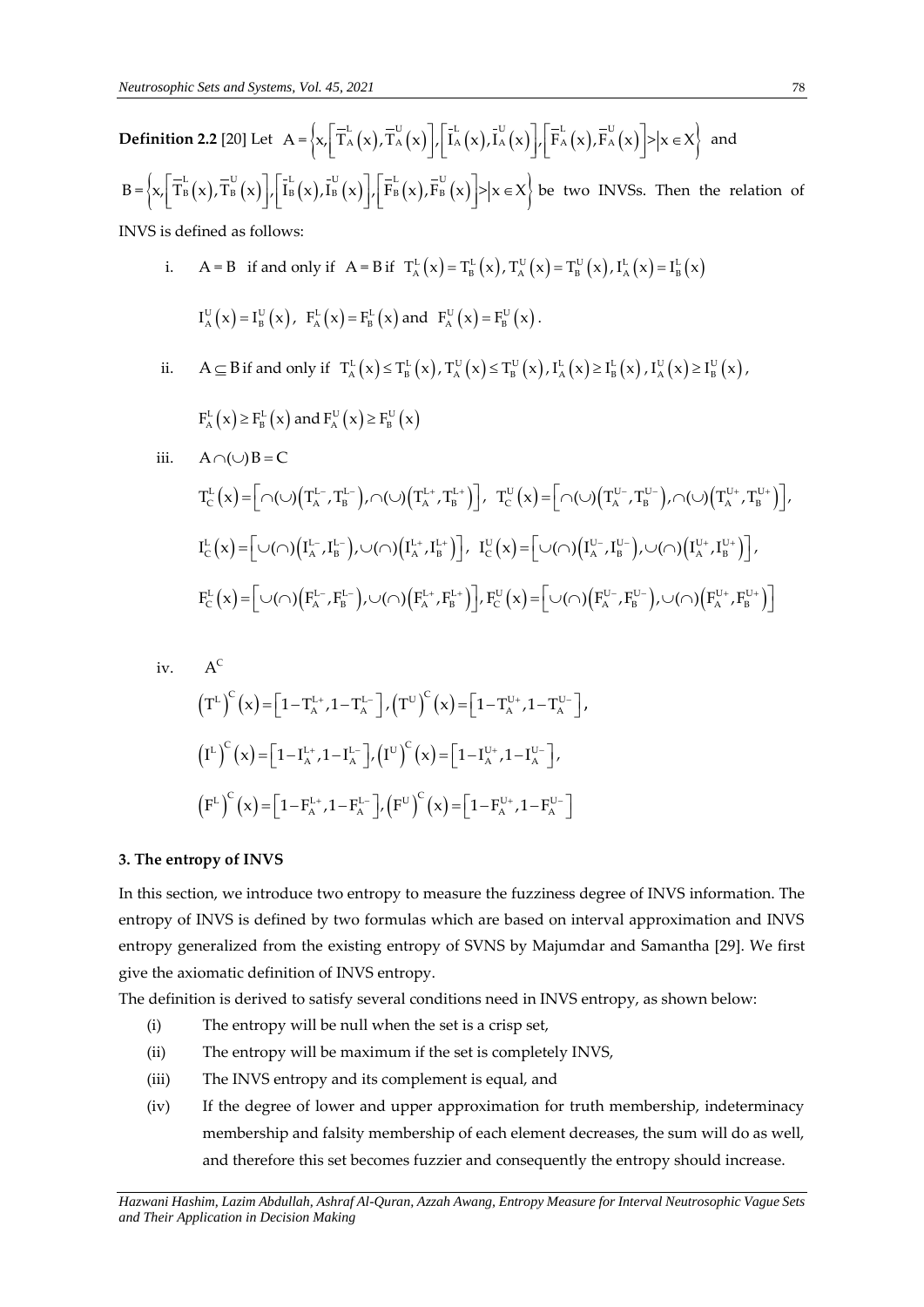In light of the conditions stated above, the axiomatic definition of INVS entropy is defined as follows:

**Definition 3.1:** Let INVS(X) be a set of all INVSs on (X) and  $E: INVS(X) \rightarrow [0,1]$  satisfying all

following properties:

(E0) (Nonenegativity)  $0 \le E(A) \le 1$ 

(E1) (Minimality)  $E(A) = 0$  if A is a crisp set i.e

$$
\begin{aligned}\n\left[T_{\lambda}^{L-}(x_{i})\,T_{\lambda}^{L+}(x_{i})\right] &= \left[1,1\right],\n\left[T_{\lambda}^{U-}(x_{i})\,T_{\lambda}^{U+}(x_{i})\right] &= \left[1,1\right],\n\left[T_{\lambda}^{L-}(x_{i})\,L_{\lambda}^{L+}(x_{i})\right] &= \left[0,0\right], \\
\left[T_{\lambda}^{U-}(x_{i})\,L_{\lambda}^{U+}(x_{i})\right] &= \left[0,0\right],\n\left[F_{\lambda}^{L-}(x_{i})\,F_{\lambda}^{L+}(x_{i})\right] &= \left[0,0\right],\n\left[F_{\lambda}^{L-}(x_{i})\,F_{\lambda}^{L+}(x_{i})\right] &= \left[0,0\right],\n\left[T_{\lambda}^{L-}(x_{i})\,F_{\lambda}^{L+}(x_{i})\right] &= \left[0,0\right],\n\left[T_{\lambda}^{L-}(x_{i})\,F_{\lambda}^{L+}(x_{i})\right] &= \left[0,0\right],\n\left[T_{\lambda}^{L-}(x_{i})\,F_{\lambda}^{L+}(x_{i})\right] &= \left[0,0\right],\n\left[T_{\lambda}^{L-}(x_{i})\,F_{\lambda}^{L+}(x_{i})\right] &= \left[0,0\right],\n\left[T_{\lambda}^{L-}(x_{i})\,F_{\lambda}^{L+}(x_{i})\right] &= \left[0,0\right],\n\left[T_{\lambda}^{L-}(x_{i})\,F_{\lambda}^{L+}(x_{i})\right] &= \left[0,0\right],\n\left[T_{\lambda}^{L-}(x_{i})\,F_{\lambda}^{L+}(x_{i})\right] &= \left[0,0\right],\n\left[T_{\lambda}^{L-}(x_{i})\,F_{\lambda}^{L+}(x_{i})\right] &= \left[0,0\right],\n\left[T_{\lambda}^{L-}(x_{i})\,F_{\lambda}^{L+}(x_{i})\right] &= \left[0,0\right],\n\left[T_{\lambda}^{L-}(x_{i})\,F_{\lambda}^{L+}(x_{i})\right] &
$$

 $F_A^{L-}(x_i) \le F_B^{L-}(x_i)$ ,  $F_A^{L+}(x_i) \le F_B^{L+}(x_i)$ ,  $I_A^{U-}(x_i) \le I_B^{U-}(x_i)$ ,  $F_A^{U+}(x_i) \le F_B^{U+}(x_i)$ .

Now, we define the INVS entropy based on interval approximation  $\rm\,(E_{\rm \,\rm\scriptscriptstyle{ANVS}})$  and entropy  $\rm\,(E_{\rm \,\rm\scriptscriptstyle{INVS}})$ generalized from SVNS entropy in Subsection 3.1 and 3.2. The notations and descriptions are used in the proposed entropy measures are presented in Table 2. The proposed entropy should satisfy the axiomatic Definition 3.1.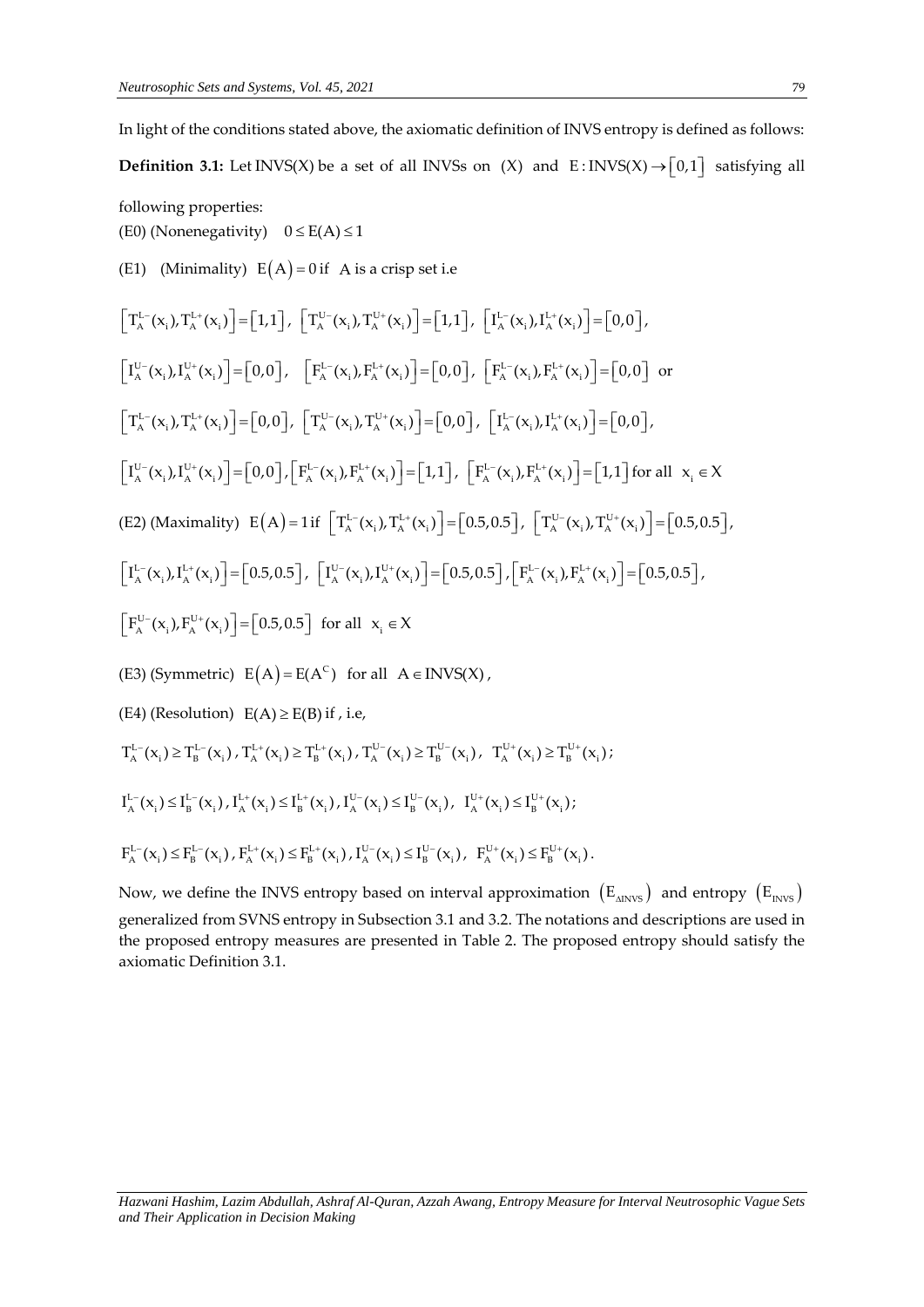| Table 2: Some notations and descriptions                        |                                                                                                                     |  |  |
|-----------------------------------------------------------------|---------------------------------------------------------------------------------------------------------------------|--|--|
| Notation                                                        | Description                                                                                                         |  |  |
| X, x                                                            | Universal set, element of X                                                                                         |  |  |
| T,I,F                                                           | Truth, indeterminacy and false membership functions                                                                 |  |  |
| $\left[\overline{T}_{A}^{L}(x),\overline{T}_{A}^{U}(x)\right]$  | Truth interval valued with respect to upper bound and lower bound.                                                  |  |  |
| $\overline{T}_{A}^{L}(x) = \left[T^{L-}, T^{L+}\right]$         | Truth lower interval valued functions with respect to the beginning of<br>interval and end of the interval.         |  |  |
| $\overline{T}_{A}^{U}(x) = \left[T^{U-}, T^{U+}\right]$         | Truth upper interval valued functions with respect to the beginning of<br>interval and end of the interval.         |  |  |
| $\overline{I}_{A}^{L}(x) = \left[ I^{L-}, I^{L+} \right]$       | Indeterminacy lower interval valued functions with respect to the<br>beginning of interval and end of the interval. |  |  |
| $\overline{I}_{A}^{U}(x) = \left[ I^{U-}, I^{U+} \right]$       | Indeterminacy upper interval valued functions with respect to the<br>beginning of interval and end of the interval. |  |  |
| $\overline{F}_{A}^{L}(x) = \left[F_{-}^{L-}, F_{-}^{L+}\right]$ | Falsity lower interval valued functions with respect to the beginning of<br>interval and end of the interval.       |  |  |
| $\overline{F}_{A}^{U}(x) = \left[ F^{U-}, F^{U+} \right]$       | Falsity lower interval valued functions with respect to the beginning of<br>interval and end of the interval.       |  |  |
| $X_i$                                                           | Element set of criteria in the universe $X$                                                                         |  |  |
| $E_{\text{aINVS}}$                                              | INVS entropy based on interval approximation                                                                        |  |  |
| $\mathbf{E}_{\text{nNS}}$                                       | INVS entropy generalized from SVNS entropy                                                                          |  |  |

# *3.1. INVS entropy based on interval approximation*

In this subsection, a new concept of INVS entropy is generated from the entropy measure proposed by Thao and Smarandache [33]. This measure can deal only with SVNS set. Moreover, this entropy used the concept of natural extension of the concept of entropy measure of fuzzy sets and IFS. The SVNS entropy measure is defined as follows:

sure is defined as follows:  
\n
$$
E_{T}(A) = 1 - \frac{1}{n} \sum_{i=1}^{n} \frac{|T_A(x_i) - 0.5| + |F_A(x_i) - 0.5| + |I_A(x_i) - 0.5| + |I_{A^c}(x_i) - 0.5|}{2}
$$
\n(5)

By using this measure, we presented a new concept of the INVS entropy based on interval approximation denoted as  $\text{E}_{\text{\tiny{AINVS}}}$  . The interval approximation represents the average possible membership degree of truth, indeterminate, and falsity of element x . Definition of INVS entropy measure is presented as follows:

**Definition 3.1.1**: The entropy of the interval neutrosophic vague sets denoted as  $E_{\text{aINVS}}(A)$  and

defined by

$$
E_{\text{AINVS}}(A) = 1 - \frac{1}{2n} \sum_{i=1}^{n} E_{\text{AINVS}}(A)(x_i)
$$

where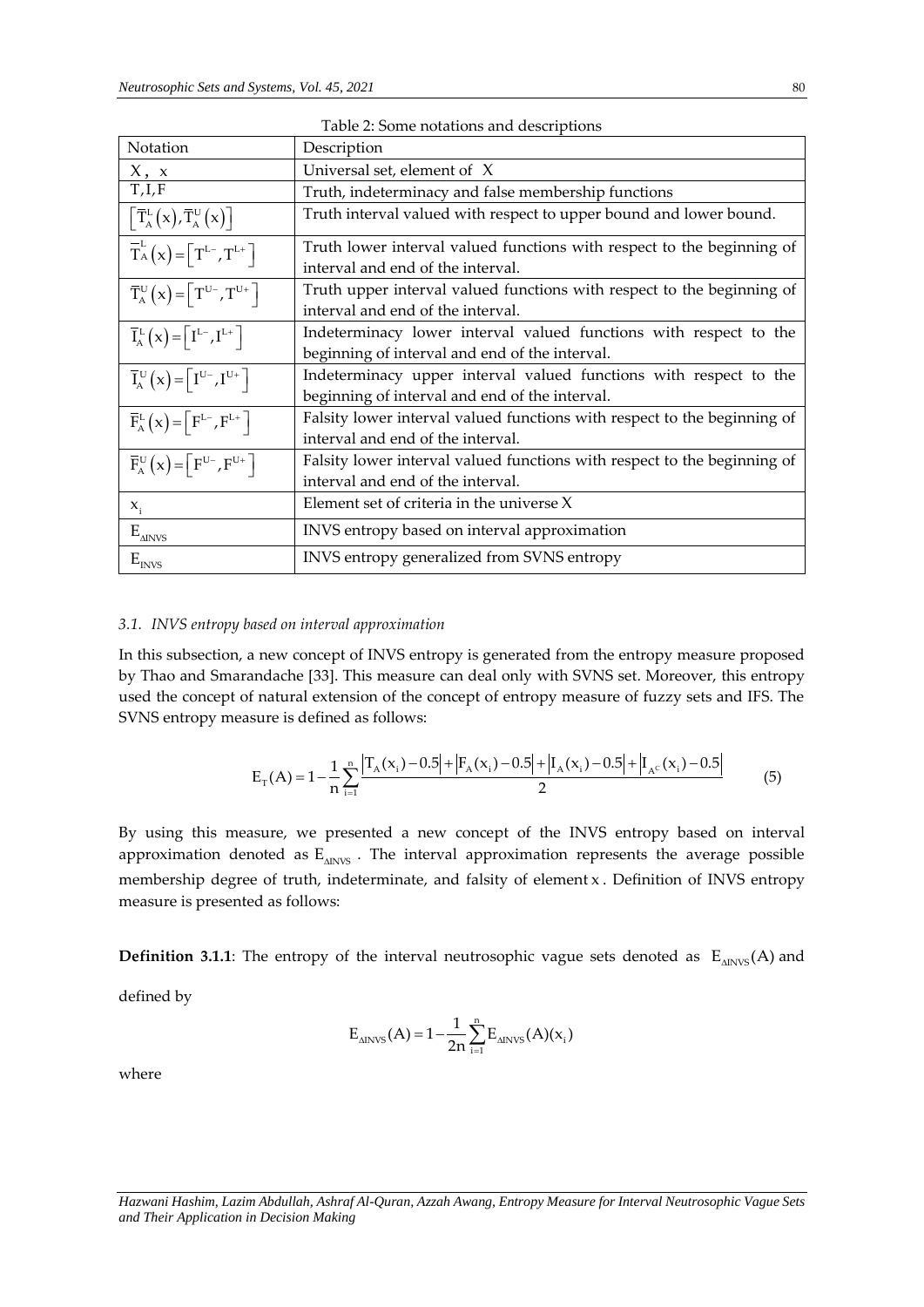*Neutronophic Sets and Systems, Vol. 45, 2021*  
\n
$$
\sum_{i=1}^{n} E_{\text{AINVS}}(A)(x_{i}) = \left| \frac{T_{A}^{L-}(x_{i}) + T_{A}^{L+}(x_{i}) + T_{A}^{U-}(x_{i}) + T_{A}^{U+}(x_{i})}{4} - 0.5 \right| + \left| \frac{F_{A}^{L-}(x_{i}) + F_{A}^{L+}(x_{i}) + F_{A}^{U-}(x_{i}) + F_{A}^{U+}(x_{i})}{4} - 0.5 \right| + \left| \frac{I_{A}^{L-}(x_{i}) + I_{A}^{L+}(x_{i}) + I_{A}^{U-}(x_{i}) + I_{A}^{U-}(x_{i}) + I_{A}^{U-}(x_{i}) + I_{A}^{U-}(x_{i}) + I_{A}^{U-}(x_{i}) + I_{A}^{U-}(x_{i}) + I_{A}^{U-}(x_{i})}{4} - 0.5 \right| + \left| \frac{I_{A}^{L-}(x_{i}) + I_{A}^{L+}(x_{i}) + I_{A}^{U-}(x_{i}) + I_{A}^{U-}(x_{i})}{4} - 0.5 \right| + \left| \frac{I_{A}^{L-}(x_{i}) + I_{A}^{U-}(x_{i}) + I_{A}^{U-}(x_{i}) + I_{A}^{U-}(x_{i}) + I_{A}^{U-}(x_{i})}{4} - 0.5 \right| + \left| \frac{I_{A}^{L-}(x_{i}) + I_{A}^{U-}(x_{i}) + I_{A}^{U-}(x_{i}) + I_{A}^{U-}(x_{i}) + I_{A}^{U-}(x_{i}) + I_{A}^{U-}(x_{i}) + I_{A}^{U-}(x_{i}) + I_{A}^{U-}(x_{i}) + I_{A}^{U-}(x_{i}) + I_{A}^{U-}(x_{i}) + I_{A}^{U-}(x_{i}) + I_{A}^{U-}(x_{i}) + I_{A}^{U-}(x_{i}) + I_{A}^{U-}(x_{i}) + I_{A}^{U-}(x_{i}) + I_{A}^{U-}(x_{i}) + I_{A}^{U-}(x_{i}) + I_{A}^{U-}(x_{i}) + I_{A}^{U-}(x_{i}) + I_{A}^{U-}(x_{i}) + I_{A}^{U-}(x_{i}) + I_{A}^{
$$

**Theorem 1.**  $\mathbb{E}_{\text{aINVS}}(\text{A})$  as defined in Definition 3.1.1 is entropy for INVSs Now, we show that  $\ E_{_{\Delta\text{INVS}}}(\text{A})$  satisfies all properties given in Definition 3.1.

# **Proof**:

(E1) if A is a crisp set then 
$$
\left[T_A^{L-}(x_i), T_A^{L+}(x_i)\right] = [1,1], \left[T_A^{U-}(x_i), T_A^{U+}(x_i)\right] = [1,1],
$$
  
\n $\left[I_A^{L-}(x_i), I_A^{L+}(x_i)\right] = [0,0], \left[I_A^{U-}(x_i), I_A^{U+}(x_i)\right] = [0,0], \left[F_A^{L-}(x_i), F_A^{L+}(x_i)\right] = [0,0],$   
\n $\left[F_A^{U-}(x_i), F_A^{U+}(x_i)\right] = [0,0], \text{ or } \left[T_A^{L-}(x_i), T_A^{L+}(x_i)\right] = [0,0], \left[T_A^{U-}(x_i), T_A^{U+}(x_i)\right] = [0,0],$   
\n $\left[I_A^{L-}(x_i), I_A^{L+}(x_i)\right] = [0,0], \left[I_A^{U-}(x_i), I_A^{U+}(x_i)\right] = [0,0], \left[F_A^{L-}(x_i), F_A^{L+}(x_i)\right] = [1,1], \left[F_A^{U-}(x_i), F_A^{U+}(x_i)\right] = [1,1]$   
\nfor all  $x_i \in X$  we have  
\n $E_{\text{MNVS}}(A)(x_i) = \left|\frac{1+1+1+1}{4}-0.5\right| + \left|\frac{0+0+0+0}{4}-0.5\right| + \left|\frac{0+0+0+0}{4}-0.5\right| + \left|\frac{1+1+1+1}{4}-0.5\right| = 2$ 

It implies that, 
$$
E_{\text{AINVS}}(A) = 1 - \frac{1}{2(1)}(2) = 0
$$
 or  
\n
$$
E_{\text{AINVS}}(A)(x_i) = \left| \frac{0 + 0 + 0 + 0}{4} - 0.5 \right| + \left| \frac{1 + 1 + 1 + 1}{4} - 0.5 \right| + \left| \frac{0 + 0 + 0 + 0}{4} - 0.5 \right| + \left| \frac{1 + 1 + 1 + 1}{4} - 0.5 \right| = 2
$$

It implies that,  $E_{\text{alNVs}}(A) = 1 - \frac{1}{2(1)}(2) = 0$ 

Therefore, the INVS entropy will be null  $(E_{INVS}(A) = 0)$  when the set is a crisp set.

(E2) 
$$
\left[T_A^{L-}(x_i), T_A^{L+}(x_i)\right] = \left[0.5, 0.5\right]
$$
,  $\left[T_A^{U-}(x_i), T_A^{U+}(x_i)\right] = \left[0.5, 0.5\right]$ ,  $\left[T_A^{L-}(x_i), I_A^{L+}(x_i)\right] = \left[0.5, 0.5\right]$ ,   
\n $\left[T_A^{U-}(x_i), I_A^{U+}(x_i)\right] = \left[0.5, 0.5\right]$ ,  $\left[F_A^{L-}(x_i), F_A^{L+}(x_i)\right] = \left[0.5, 0.5\right]$  and  $\left[F_A^{U-}(x_i), F_A^{U+}(x_i)\right] = \left[0.5, 0.5\right]$   
\n $E_{\text{MNVS}}(A)(x_i) = \left|\frac{0.5 + 0.5 + 0.5 + 0.5}{4} - 0.5\right| + \left|\frac{0.5 + 0.5 + 0.5 + 0.5}{4} - 0.5\right| + \left|\frac{0.5 + 0.5 + 0.5 + 0.5}{4} - 0.5\right| + \left|\frac{0.5 + 0.5 + 0.5 - 0.5}{4} - 0.5\right| + \left|\frac{0.5 + 0.5 + 0.5 - 0.5}{4} - 0.5\right| + \left|\frac{0.5 + 0.5 + 0.5 - 0.5}{4} - 0.5\right| + \left|\frac{0.5 + 0.5 + 0.5 - 0.5}{4} - 0.5\right| + \left|\frac{0.5 + 0.5 + 0.5 - 0.5}{4} - 0.5\right| + \left|\frac{0.5 + 0.5 + 0.5 - 0.5}{4} - 0.5\right| + \left|\frac{0.5 + 0.5 - 0.5 - 0.5}{4} - 0.5\right| + \left|\frac{0.5 + 0.5 - 0.5 - 0.5}{4} - 0.5\right| + \left|\frac{0.5 + 0.5 - 0.5 - 0.5}{4} - 0.5\right| + \left|\frac{0.5 + 0.5 - 0.5 - 0.5}{4} - 0.5\right| + \left|\frac{0.5 + 0.5 - 0.5 - 0.5}{4} - 0.5\right| + \$ 

It implies that

$$
E_{\text{alNVS}}(A) = 1 - \frac{1}{2(1)}(0) = 1
$$

Therefore, the entropy will be maximum  $(E_{\text{INVS}}(A) = 1)$  if the set is completely INVS.

*Hazwani Hashim, Lazim Abdullah, Ashraf Al-Quran, Azzah Awang, Entropy Measure for Interval Neutrosophic Vague Sets and Their Application in Decision Making*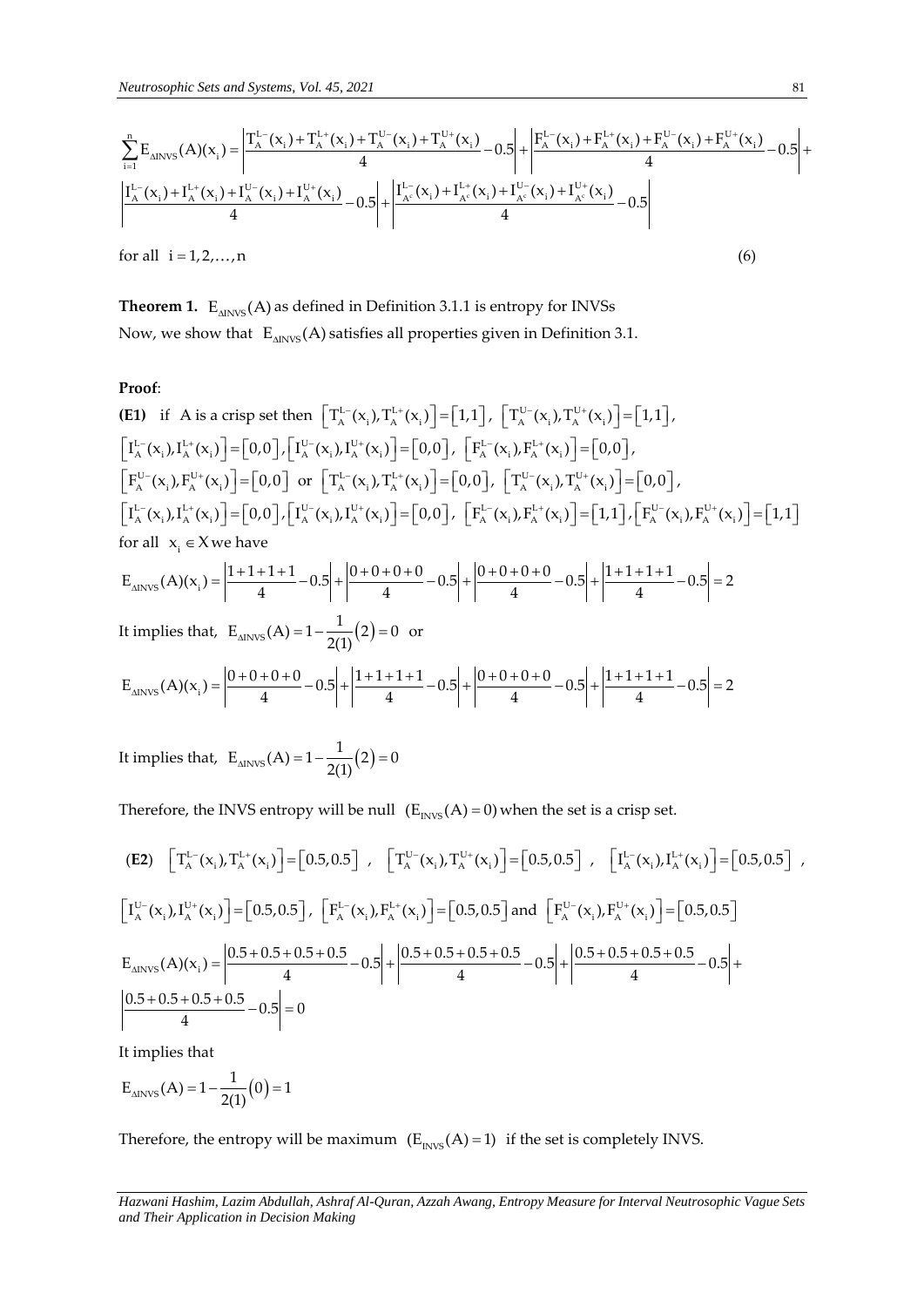Neutrosophic Sets and Systems, Vol. 45, 2021  
\n(63) 
$$
E_{aRvS}(A) = 1 - \frac{1}{2n} \sum_{i=1}^{n} \frac{\left| (1 - T_{\lambda}^{i_{\pm}}(x_{i}) + (1 - T_{\lambda}^{i_{\pm}}(x_{i})) + (1 - T_{\lambda}^{i_{\pm}}(x_{i})) + (1 - T_{\lambda}^{i_{\pm}}(x_{i})) + (1 - T_{\lambda}^{i_{\pm}}(x_{i})) - 0.5 \right| + \left| (1 - T_{\lambda}^{i_{\pm}}(x_{i})) + (1 - T_{\lambda}^{i_{\pm}}(x_{i})) + (1 - T_{\lambda}^{i_{\pm}}(x_{i})) + (1 - T_{\lambda}^{i_{\pm}}(x_{i})) + (1 - T_{\lambda}^{i_{\pm}}(x_{i})) + (1 - T_{\lambda}^{i_{\pm}}(x_{i})) + (1 - T_{\lambda}^{i_{\pm}}(x_{i})) - 0.5 \right| + \left| (1 - T_{\lambda}^{i_{\pm}}(x_{i})) + (1 - T_{\lambda}^{i_{\pm}}(x_{i})) + (1 - T_{\lambda}^{i_{\pm}}(x_{i})) + (1 - T_{\lambda}^{i_{\pm}}(x_{i})) - 0.5 \right| + \left| (1 - T_{\lambda}^{i_{\pm}}(x_{i})) + (1 - T_{\lambda}^{i_{\pm}}(x_{i})) + (1 - T_{\lambda}^{i_{\pm}}(x_{i})) + (1 - T_{\lambda}^{i_{\pm}}(x_{i})) - 0.5 \right| + \left| (1 - T_{\lambda}^{i_{\pm}}(x_{i})) + T_{\lambda}^{i_{\pm}}(x_{i})) - 0.5 \right| + \left| \frac{4 - (F_{\lambda}^{i_{\pm}}(x_{i}) + F_{\lambda}^{i_{\pm}}(x_{i}) + F_{\lambda}^{i_{\pm}}(x_{i})) - 0.5 \right| + \left| \frac{4 - (T_{\lambda}^{i_{\pm}}(x_{i}) + F_{\lambda}^{i_{\pm}}(x_{i}) + F_{\lambda}^{i_{\pm}}(x_{i})) - 0.5 \right| + \left| \frac{4 - (T_{\lambda}^{i_{\pm}}(x_{i}) + T_{\lambda}^{i_{\pm}}(x_{i})) + T_{\lambda}^{i_{\pm}}(x_{i})) - 0.5 \right| + \left|
$$

Therefore, INVS entropy and its complement is equal;  $E_{\text{aINVS}}(A) = E_{\text{aINVS}}(A^c)$  for all  $A \in \text{INVS}(X)$ 

(**E4**) we have  $E_{INVS}(A) \ge E_{INVS}(B)$  if  $T_A^{L-}(x_i) \ge T_B^{L-}(x_i)$ ,  $T_A^{L+}(x_i) \ge T_B^{L+}(x_i)$ ,  $T_A^{U-}(x_i) \ge T_B^{U-}(x_i)$ ,  $T_A^{U_+}(x_i) \ge T_B^{U_+}(x_i)$  ,  $I_A^{L_-}(x_i) \le I_B^{L_-}(x_i)$  ,  $I_A^{L_+}(x_i) \le I_B^{L_+}(x_i)$  ,  $I_A^{U_-}(x_i) \le I_B^{U_-}(x_i)$  ,  $I_A^{U_+}(x_i) \le I_B^{U_+}(x_i)$  ;  $F_A^{L-}(x_i) \le F_B^{L-}(x_i)$ ,  $F_A^{L+}(x_i) \le F_B^{L+}(x_i)$ ,  $I_A^{U-}(x_i) \le I_B^{U-}(x_i)$ ,  $F_A^{U+}(x_i) \le F_B^{U+}(x_i)$  for  $x_i \in X$ ;

Then we obtain the following relation:

*Hazwani Hashim, Lazim Abdullah, Ashraf Al-Quran, Azzah Awang, Entropy Measure for Interval Neutrosophic Vague Sets and Their Application in Decision Making*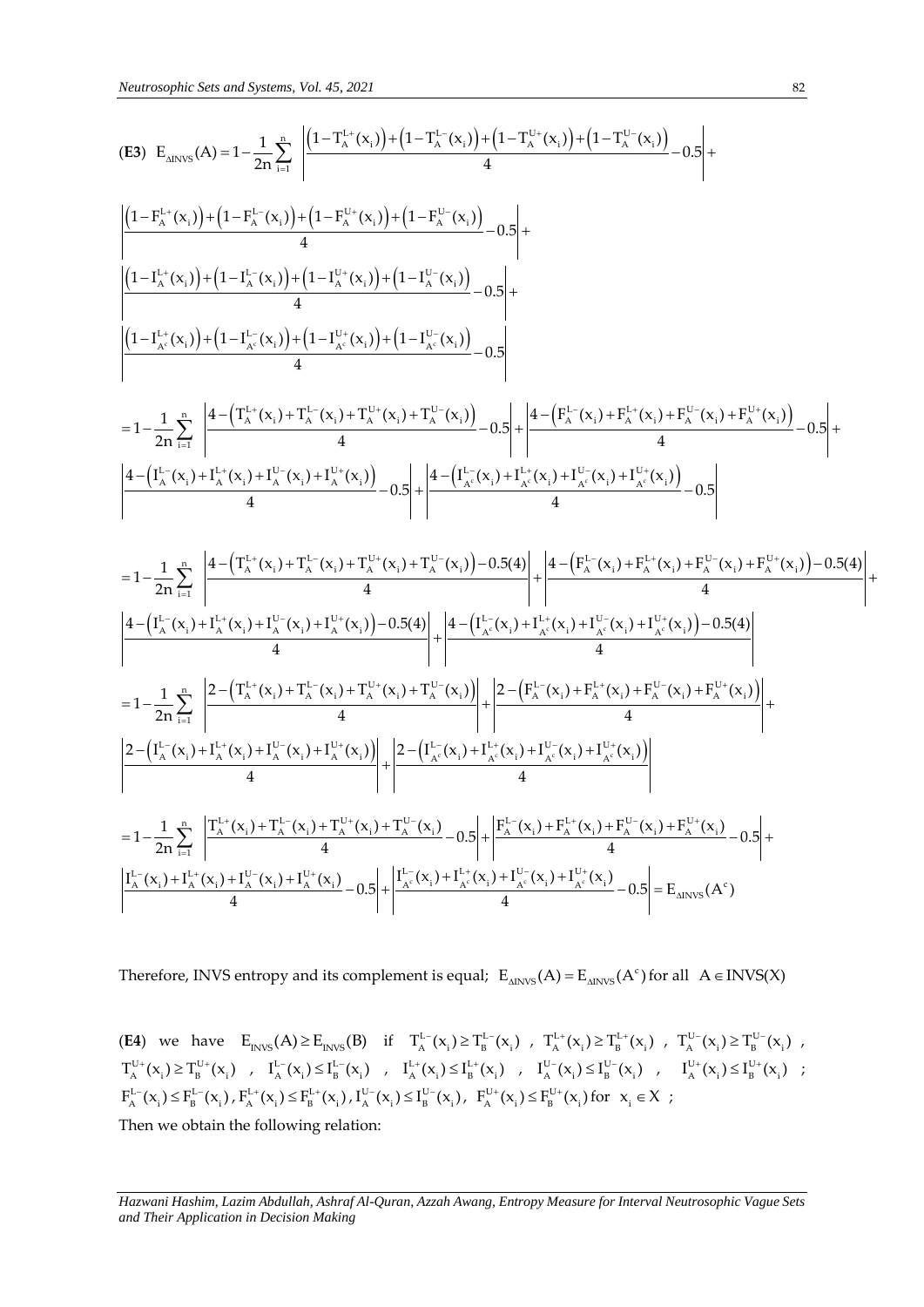trosophic Sets and Systems, Vol. 45, 2021  
\na) 
$$
\left| \frac{T_A^L(x_i) + T_A^{L+}(x_i) + T_A^{U-}(x_i) + T_A^{U+}(x_i)}{4} - 0.5 \right| \ge \left| \frac{T_B^L(x_i) + T_B^{L+}(x_i) + T_B^{U-}(x_i) + T_B^{U+}(x_i)}{4} - 0.5 \right|
$$
\nb) 
$$
\left| \frac{I_A^L(x_i) + I_A^L(x_i) + I_A^{U-}(x_i) + I_A^{U+}(x_i)}{4} - 0.5 \right| \le \left| \frac{I_B^L(x_i) + I_B^L(x_i) + I_B^{U-}(x_i) + I_B^{U+}(x_i)}{4} - 0.5 \right|
$$
\nc) 
$$
\left| \frac{F_A^L(x_i) + F_A^L(x_i) + F_A^{U-}(x_i) + F_A^{U+}(x_i)}{4} - 0.5 \right| \le \left| \frac{F_B^L(x_i) + F_B^L(x_i) + F_B^{U-}(x_i) + F_B^{U+}(x_i)}{4} - 0.5 \right|
$$
\nd) 
$$
\left| \frac{I_{A^c}^L(x_i) + I_{A^c}^L(x_i) + I_{A^c}^{U-}(x_i) + I_{A^c}^{U+}(x_i)}{4} - 0.5 \right| \le \left| \frac{I_{A^c}^L(x_i) + I_{A^c}^L(x_i) + I_{A^c}^{U-}(x_i) + I_{A^c}^{U+}(x_i)}{4} - 0.5 \right|
$$

Combining a), b), c), and d) we obtain

Combining a), b), c), and d) we obtain  
\n
$$
E_{\text{MNVS}}(A) = 1 - \frac{1}{2n} \sum_{i=1}^{n} \left| \frac{T_{A}^{L-}(x_{i}) + T_{A}^{L+}(x_{i}) + T_{A}^{U-}(x_{i}) + T_{A}^{U+}(x_{i})}{4} - 0.5 \right| + \left| \frac{F_{A}^{L-}(x_{i}) + F_{A}^{L+}(x_{i}) + F_{A}^{U-}(x_{i}) + F_{A}^{U-}(x_{i})}{4} - 0.5 \right| + \left| \frac{T_{A}^{L-}(x_{i}) + I_{A}^{L+}(x_{i}) + I_{A}^{U-}(x_{i}) + I_{A}^{U-}(x_{i}) + I_{A}^{U-}(x_{i}) + I_{A}^{U-}(x_{i}) + I_{A}^{U-}(x_{i}) + I_{A}^{U-}(x_{i}) + I_{A}^{U-}(x_{i})}{4} - 0.5 \right| \ge 0.
$$
\n
$$
1 - \frac{1}{2n} \sum_{i=1}^{n} \left| \frac{T_{B}^{L-}(x_{i}) + T_{B}^{L+}(x_{i}) + T_{B}^{U-}(x_{i}) + T_{B}^{U-}(x_{i}) - 0.5 \right| + \left| \frac{F_{B}^{L-}(x_{i}) + F_{B}^{L+}(x_{i}) + F_{B}^{U-}(x_{i}) + F_{B}^{U-}(x_{i}) + F_{B}^{U-}(x_{i})}{4} - 0.5 \right| + \left| \frac{T_{B}^{L-}(x_{i}) + I_{B}^{L+}(x_{i}) + I_{B}^{U-}(x_{i}) + I_{B}^{U-}(x_{i}) + I_{B}^{U-}(x_{i}) + I_{B}^{U-}(x_{i}) - 0.5 \right| + \left| \frac{T_{B}^{L-}(x_{i}) + I_{B}^{L+}(x_{i}) + I_{B}^{U-}(x_{i}) + I_{B}^{U-}(x_{i}) + I_{B}^{U-}(x_{i}) - 0.5 \right|}{4} + \left| \frac{T_{B}^{L-}(x_{i}) + I_{B}^{L+}(x_{i}) + I_{B}^{U-}(x_{i}) + I_{B}^{U-}(x_{i}) + I_{B}^{U-}(x_{i}) + I_{B}^{U-}(x_{i})}{4} -
$$

That is  $E_{\text{0.000}}(A) \ge E_{\text{0.000}}(B)$ . Thus, the property (E4) is satisfied.

The proof is completed.

Apart from INVS based on interval approximation, we also have the INVS entropy based on SVNS entropy. This definition is given as follows.

# *3.2. INVS entropy generalized from SVNS entropy*

In this subsection, we developed another approach to measure the degree of fuzziness of an INVS. It is generalized from SVNS entropy proposed by Majumdar and Samanta [29]. The SVNS entropy is defined as follows:

$$
E_{MM}(A) = 1 - \frac{1}{n} \sum_{i=1}^{n} \Big[ T_A(x_i) + F_A(x_i) \Big] |I_A(x_i) - I_{A^C}(x_i)|
$$
 (7)

The SVNS entropy meets the principle of entropy measure. But, Thao and Smarandache [29] claimed in some conditions such as when  $A = \{(x,0.8,0.0.7)\}$  on  $X = \{x\}$  then we substitute in the SVNS

entropy 
$$
E_{MM}(A) = 1 - \frac{1}{1}(0.8 + 0.7)|0 - 1| = -0.5 \notin [0, 1].
$$

Therefore, to overcome this limitation we improved to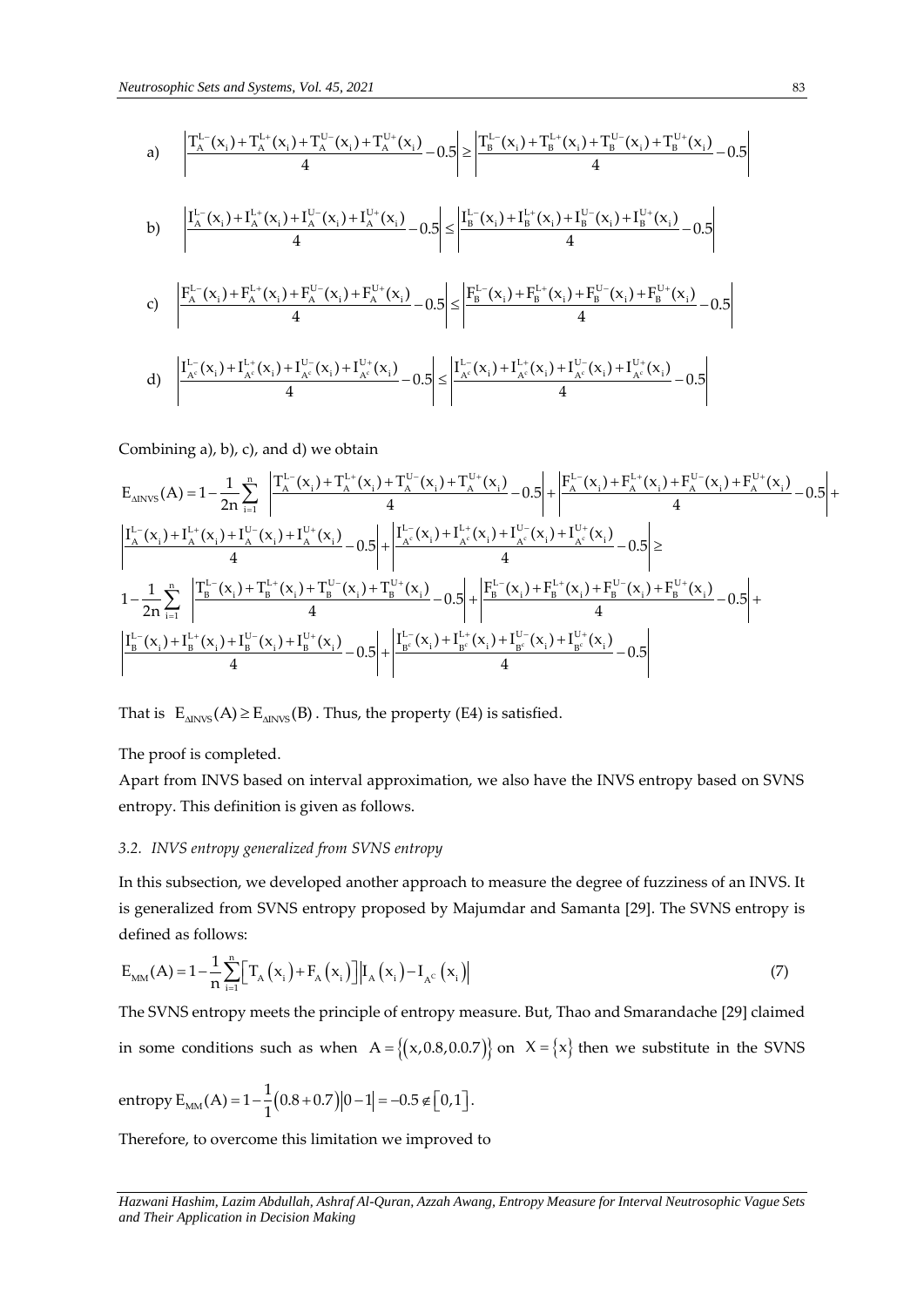$$
E_{MM}(A) = 1 - \frac{1}{2n} \sum_{i=1}^{n} \Big[ T_A(x_i) + F_A(x_i) \Big] |I_A(x_i) - I_{A^c}(x_i) |.
$$
 So we have,  

$$
E_{MM}(A) = 1 - \frac{1}{2} (0.8 + 0.7) |0 - 1| = 0.75 \in [0, 1].
$$

For convenient and suitability of the INVS entropy, Equation 6 is simplified using the complement definition  $I_{A^c} = 1 - I(x)$  as follows:

$$
E_{MM}(A) = 1 - \frac{1}{2n} \sum_{i=1}^{n} \Big[ T_A(x_i) + F_A(x_i) \Big] | I_A(x_i) - (1 - I_A(x_i)) |
$$
  
= 
$$
1 - \frac{1}{2n} \sum_{i=1}^{n} \Big[ T_A(x_i) + F_A(x_i) \Big] | 2 I_A(x_i) - 1 |
$$
 (8)

Based on the SVNS entropy we generalized the entropy formula under the INVS environment. The INVS entropy based on SVNS entropy denoted as  $\ E_{_{\rm{INVS}}}( {\rm A})\;$  is defined as follows:

**Definition 3.2.1**: An entropy  $E_{\text{INVS}}(A)$  on interval neutrosophic vague sets is a function E : INVS(X)  $\rightarrow$   $[0,1]$  satisfying given condition in Definition 3.1. Then

$$
E_{INVS}(A) = 1 - \frac{1}{2n} \sum_{i=1}^{n} E_{INVS}(A)(x_i)
$$

where

$$
E_{\text{INVS}}(A) = 1 - \frac{1}{2n} \sum_{i=1}^{n} E_{\text{INVS}}(A)(x_i)
$$
\n
$$
= \sum_{i=1}^{n} \left\{ \left( \left| \frac{T_A^{L-}(x_i) + T_A^{L+}(x_i)}{2} - \frac{F_A^{L-}(x_i) + F_A^{L+}(x_i)}{2} \right| \cdot \left| I_A^{L-}(x_i) + I_A^{L+}(x_i) - 1 \right| \right) + \left( \left| \frac{T_A^{U-}(x_i) + T_A^{U+}(x_i)}{2} - \frac{F_A^{U-}(x_i) + F_A^{U+}(x_i)}{2} \right| \cdot \left| I_A^{U-}(x_i) + I_A^{U+}(x_i) - 1 \right| \right) \right\}
$$
\n
$$
= \left\{ 1, 2, ..., n \right\} \tag{9}
$$

for all  $i = 1, 2, \ldots, n$ 

**Theorem 2.**  $\mathbb{E}_{\text{INVS}}(\text{A})$  as specified in Definition 3.2.1 is entropy for INVS To show that  $\ E_{INVS}(A)$  is a valid measure, we must show that it satisfies the axioms mentioned in Definition 3.1.

#### **Proof**

(E1) if A is a crisp set then 
$$
\begin{bmatrix} T_A^{L-}(x_i), T_A^{L+}(x_i) \end{bmatrix} = [1,1], \begin{bmatrix} T_A^{U-}(x_i), T_A^{U+}(x_i) \end{bmatrix} = [1,1],
$$
  
\n $\begin{bmatrix} I_A^{L-}(x_i), I_A^{L+}(x_i) \end{bmatrix} = [0,0], \begin{bmatrix} I_A^{U-}(x_i), I_A^{U+}(x_i) \end{bmatrix} = [0,0], \begin{bmatrix} F_A^{L-}(x_i), F_A^{L+}(x_i) \end{bmatrix} = [0,0],$   
\n $\begin{bmatrix} F_A^{U-}(x_i), F_A^{U+}(x_i) \end{bmatrix} = [0,0]$  or  $\begin{bmatrix} T_A^{L-}(x_i), T_A^{L+}(x_i) \end{bmatrix} = [0,0], \begin{bmatrix} T_A^{U-}(x_i), T_A^{U+}(x_i) \end{bmatrix} = [0,0],$   
\n $\begin{bmatrix} I_A^{L-}(x_i), I_A^{L+}(x_i) \end{bmatrix} = [0,0], \begin{bmatrix} I_A^{U-}(x_i), I_A^{U+}(x_i) \end{bmatrix} = [0,0], \begin{bmatrix} F_A^{L-}(x_i), F_A^{L+}(x_i) \end{bmatrix} = [1,1], \begin{bmatrix} F_A^{U-}(x_i), F_A^{U+}(x_i) \end{bmatrix} = [1,1]$   
\nfor all  $x_i \in X$  we have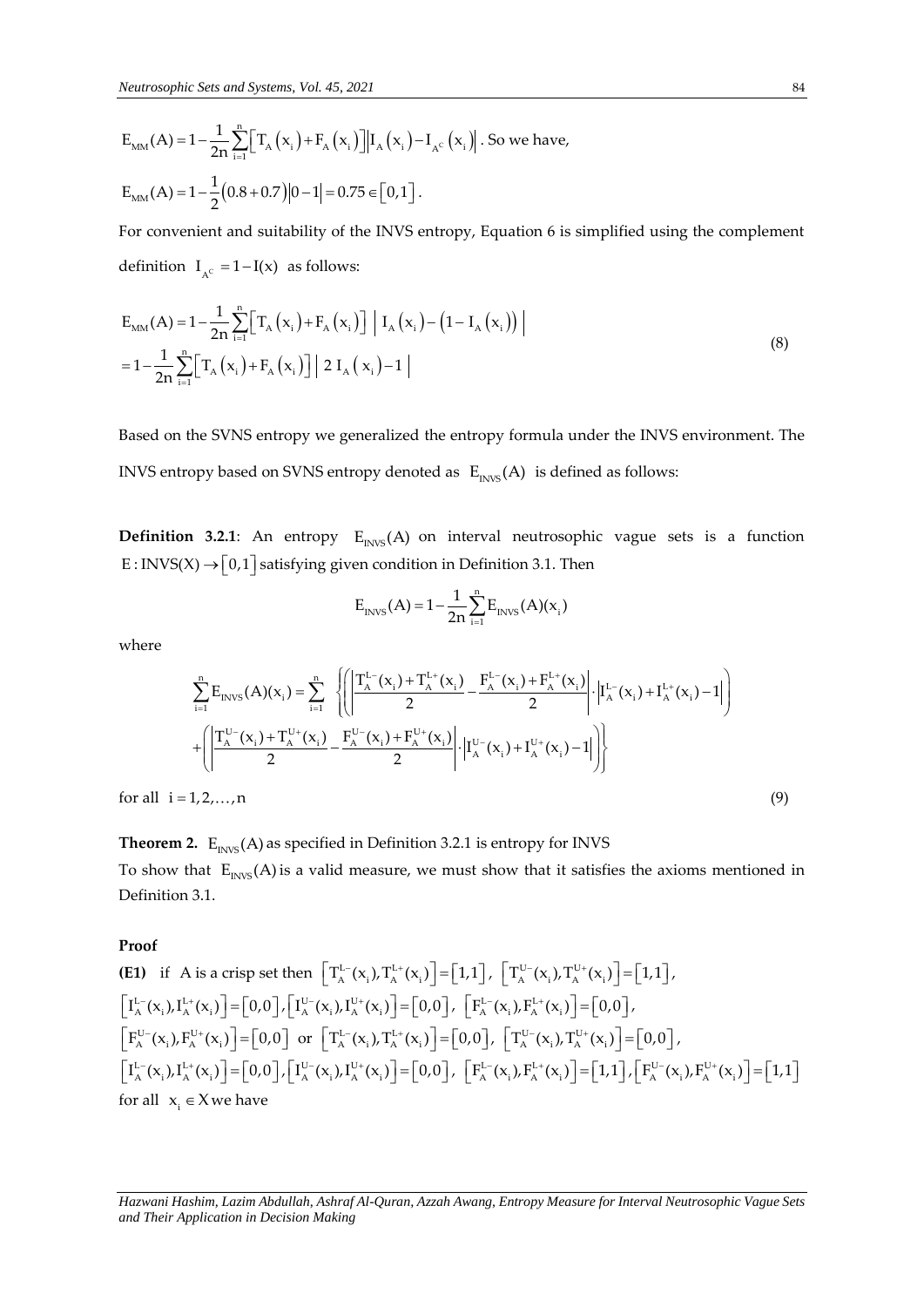$$
E_{\text{INVS}}(A)(x_1) = \left( \left| \frac{1+1}{2} - \frac{0+0}{2} \right| \cdot \left| 0+0-1 \right| \right) + \left( \left| \frac{1+1}{2} - \frac{0+0}{2} \right| \cdot \left| 0+0-1 \right| \right) = 2
$$

It implies that, 
$$
E_{\text{INVS}}(A) = 1 - \frac{1}{2(1)}(2) = 0
$$
 or  
\n
$$
E_{\text{INVS}}(A)(x_i) = \left( \left| \frac{0+0}{2} - \frac{1+1}{2} \right| \cdot \left| 0+0-1 \right| \right) + \left( \left| \frac{0+0}{2} - \frac{1+1}{2} \right| \cdot \left| 0+0-1 \right| \right) = 2
$$

It implies that,  $E_{\text{INVS}}(A) = 1 - \frac{1}{2(1)}(2) = 0$ 

Therefore, the INVS entropy will be null  $(E_{INVS}(A) = 0)$  when the set is a crisp set.

(E2) 
$$
\left[T_{A}^{L-}(x_i), T_{A}^{L+}(x_i)\right] = [0.5, 0.5], \left[T_{A}^{U-}(x_i), T_{A}^{U+}(x_i)\right] = [0.5, 0.5], \left[T_{A}^{L-}(x_i), T_{A}^{L+}(x_i)\right] = [0.5, 0.5],
$$
  
\n $\left[T_{A}^{U-}(x_i), T_{A}^{U+}(x_i)\right] = [0.5, 0.5], \left[F_{A}^{L-}(x_i), F_{A}^{L+}(x_i)\right] = [0.5, 0.5],$  and  $\left[F_{A}^{U-}(x_i), F_{A}^{U+}(x_i)\right] = [0.5, 0.5]$  for all  $x_i \in X$   
\n $E_{INYS}(A)(x_i) = \left(\left|\frac{0.5 + 0.5}{2}\right| - \left|\frac{0.5 + 0.5}{2}\right| \cdot \left|\frac{0.5 + 0.5 - 1}{2}\right| + \left|\frac{0.5 + 0.5}{2}\right| - \left|\frac{0.5 + 0.5}{2}\right| \cdot \left|\frac{0.5 + 0.5 - 1}{2}\right| \cdot \left|\frac{0.5 + 0.5 - 1}{2}\right| \cdot \left|\frac{0.5 + 0.5 - 1}{2}\right| \cdot \left|\frac{0.5 + 0.5 - 1}{2}\right| \cdot \left|\frac{0.5 + 0.5 - 1}{2}\right| \cdot \left|\frac{0.5 + 0.5 - 1}{2}\right| \cdot \left|\frac{0.5 + 0.5 - 1}{2}\right| \cdot \left|\frac{0.5 + 0.5 - 1}{2}\right| \cdot \left|\frac{0.5 + 0.5 - 1}{2}\right| \cdot \left|\frac{0.5 + 0.5 - 1}{2}\right| \cdot \left|\frac{0.5 + 0.5 - 1}{2}\right| \cdot \left|\frac{0.5 + 0.5 - 1}{2}\right| \cdot \left|\frac{0.5 + 0.5 - 1}{2}\right| \cdot \left|\frac{0.5 + 0.5 - 1}{2}\right| \cdot \left|\frac{0.5 + 0.5 - 1}{2}\right| \cdot \left|\frac{0.5 + 0.5 - 1}{2}\right| \cdot \left|\frac{0.5 + 0.5 - 1}{2}\right| \cdot \$ 

$$
x_i \in X
$$
  
\n
$$
E_{\text{INVS}}(A)(x_i) = \left( \left| \frac{0.5 + 0.5}{2} - \frac{0.5 + 0.5}{2} \right| \cdot \left| 0.5 + 0.5 - 1 \right| \right) + \left( \left| \frac{0.5 + 0.5}{2} - \frac{0.5 + 0.5}{2} \right| \cdot \left| 0.5 + 0.5 - 1 \right| \right) = 0
$$

It implies that,  $E_{\text{INVS}}(A) = 1 - \frac{1}{2(1)}(0) = 1$ 

$$
(E3)
$$

Therefore, the entropy will be maximum 
$$
(E_{\text{RVS}}(A) = 1)
$$
 if the set is completely INVS.  
\n(E3)  
\n
$$
E_{\text{RVS}}(A) = 1 - \frac{1}{2n} \left\{ \left| \left( \frac{1 - T_{\text{A}}^{\text{L}+}(x_{i}) + (1 - T_{\text{A}}^{\text{L}-}(x_{i}))}{2} - \frac{(1 - F_{\text{A}}^{\text{L}+}(x_{i}) + (1 - F_{\text{A}}^{\text{L}-}(x_{i}))}{2} \right) \cdot \left| (1 - I_{\text{A}}^{\text{L}+}(x_{i})) + (1 - I_{\text{A}}^{\text{L}-}(x_{i})) - 1 \right| \right\}
$$
\n
$$
+ \left\{ \left| \frac{(1 - T_{\text{A}}^{\text{U}+}(x_{i}) + (1 - T_{\text{A}}^{\text{U}+}(x_{i})) - (1 - F_{\text{A}}^{\text{U}+}(x_{i})) + (1 - F_{\text{A}}^{\text{U}+}(x_{i})) + (1 - I_{\text{A}}^{\text{U}+}(x_{i})) - 1 \right| \right\}
$$
\n
$$
= 1 - \frac{1}{2n} \left\{ \left| \left| \frac{2 - 2 - T_{\text{A}}^{\text{L}+}(x_{i}) - T_{\text{A}}^{\text{L}-}(x_{i}) + F_{\text{A}}^{\text{L}-}(x_{i}) + F_{\text{A}}^{\text{L}-}(x_{i}) \right|}{2} \cdot \left| 2 - I_{\text{A}}^{\text{L}+}(x_{i}) - I_{\text{A}}^{\text{L}-}(x_{i}) - 1 \right| \right\} + \left( \left| \frac{2 - 2 - T_{\text{A}}^{\text{U}+}(x_{i}) - T_{\text{A}}^{\text{U}+}(x_{i}) + F_{\text{A}}^{\text{U}+}(x_{i}) + F_{\text{A}}^{\text{U}+}(x_{i}) \right|}{2} \cdot \left| 2 - I_{\text{A}}^{\text{U}+}(x_{i}) - I_{\text{A}}^{\text{U}+}(x_{i}) - 1 \right| \right\}
$$
\n
$$
= 1 - \frac{1}{2n} \left\{ \left| \left| \frac{-T_{\text{A}}^{\text
$$

*Hazwani Hashim, Lazim Abdullah, Ashraf Al-Quran, Azzah Awang, Entropy Measure for Interval Neutrosophic Vague Sets and Their Application in Decision Making*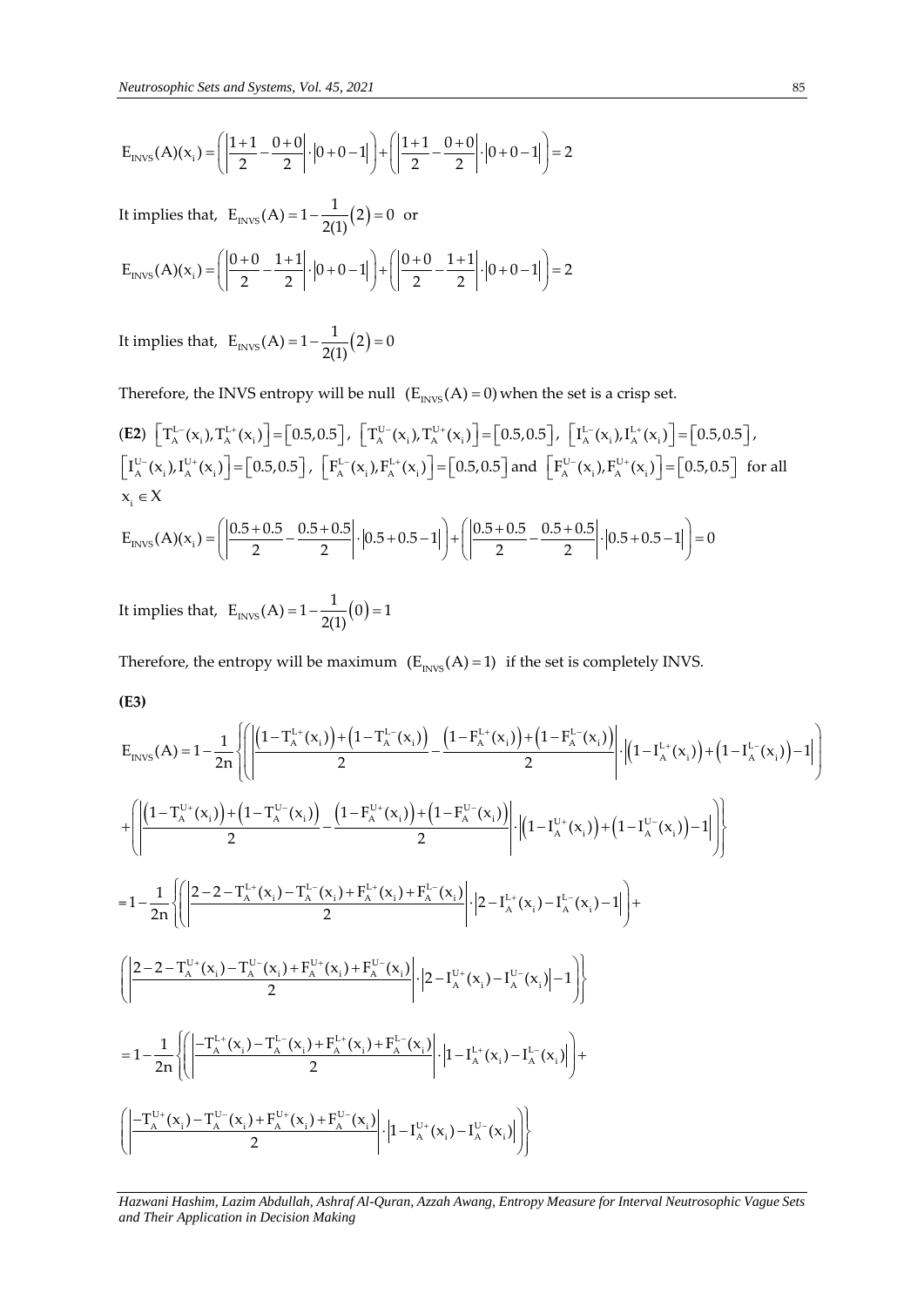13.1  
\n
$$
=1-\frac{1}{2n}\left\{\left(\frac{\prod_{k=1}^{n_{1}+1}(x_{1})+\prod_{k=1}^{n_{2}}(x_{1})-\prod_{k=1}^{n_{2}}(x_{1})-\prod_{k=1}^{n_{2}}(x_{1})}{2}\right|\left|I_{A}^{k_{1}}(x_{1})+I_{A}^{k_{2}}(x_{1})-1\right|\right\}+ \left(\frac{\prod_{k=1}^{n_{1}+1}(x_{1})+\prod_{k=1}^{n_{2}}(x_{1})-\prod_{k=1}^{n_{2}}(x_{1})-\prod_{k=1}^{n_{2}}(x_{1})-\prod_{k=1}^{n_{2}}(x_{1})\right|}{2}\cdot\left|I_{A}^{k_{1}}(x_{1})+I_{A}^{k_{2}}(x_{1})-1\right|\right\}
$$
\n
$$
=1-\frac{1}{2n}\left\{\left(\frac{\prod_{k=1}^{n_{1}+1}(x_{1})+\prod_{k=1}^{n_{2}}(x_{1})-\prod_{k=1}^{n_{2}}(x_{1})-\prod_{k=1}^{n_{2}}(x_{1})-\prod_{k=1}^{n_{2}}(x_{1})-\prod_{k=1}^{n_{2}}(x_{1})-\prod_{k=1}^{n_{2}}(x_{1})-\prod_{k=1}^{n_{2}}(x_{1})-\prod_{k=1}^{n_{2}}(x_{1})-\prod_{k=1}^{n_{2}}(x_{1})-\prod_{k=1}^{n_{2}}(x_{1})-\prod_{k=1}^{n_{2}}(x_{1})-\prod_{k=1}^{n_{2}}(x_{1})-\prod_{k=1}^{n_{2}}(x_{1})-\prod_{k=1}^{n_{2}}(x_{1})-\prod_{k=1}^{n_{2}}(x_{1})-\prod_{k=1}^{n_{2}}(x_{1})-\prod_{k=1}^{n_{2}}(x_{1})-\prod_{k=1}^{n_{2}}(x_{1})-\prod_{k=1}^{n_{2}}(x_{1})-\prod_{k=1}^{n_{2}}(x_{1})-\prod_{k=1}^{n_{2}}(x_{1})-\prod_{k=1}^{n_{2}}(x_{1})-\prod_{k=1}^{n_{2}}(x_{1})-\prod_{k=1}^{n_{2}}(x_{1})-\prod_{k=1}^{n_{2}}(x_{1})-\prod_{k=1}^{n_{2}}(x
$$

Therefore, INVS entropy and its complement is equal;  $E_{INVS}(A) = E_{INVS}(A^c)$  for all  $A \in INVS(X)$ 

(E4) we have 
$$
E_{INVS}(A) \ge E_{INVS}(B)
$$
 if  $T_A^{L-}(x_i) \ge T_B^{L-}(x_i)$ ,  $T_A^{L+}(x_i) \ge T_B^{L+}(x_i)$ ,  $T_A^{U-}(x_i) \ge T_B^{U-}(x_i)$ ,  
\n $T_A^{U+}(x_i) \ge T_B^{U+}(x_i)$ ,  $I_A^{L-}(x_i) \le I_B^{L-}(x_i)$ ,  $I_A^{L+}(x_i) \le I_B^{L+}(x_i)$ ,  $I_A^{U-}(x_i) \le I_B^{U-}(x_i)$ ,  $I_A^{U+}(x_i) \le I_B^{U+}(x_i)$ ;   
\n $F_A^{L-}(x_i) \le F_B^{L-}(x_i)$ ,  $F_A^{L+}(x_i) \le F_B^{L+}(x_i)$ ,  $I_A^{U-}(x_i) \le I_B^{U-}(x_i)$ ,  $F_A^{U+}(x_i) \le F_B^{L+}(x_i)$ ,  $F_A^{L+}(x_i) \le F_B^{L+}(x_i)$ ,  $F_A^{L+}(x_i) \le F_B^{L+}(x_i)$ ,  $F_A^{L+}(x_i) \le F_B^{L+}(x_i)$ ,  $F_A^{L+}(x_i) \le F_B^{L+}(x_i)$ ,  $F_A^{L+}(x_i) \le F_B^{L+}(x_i)$ ,  $F_A^{L+}(x_i) \le F_B^{L+}(x_i)$ ,  $F_A^{L+}(x_i) \le F_B^{L+}(x_i)$ ,  $F_A^{L+}(x_i) \le F_B^{L+}(x_i)$ ,  $F_A^{L+}(x_i) \le F_B^{L+}(x_i)$ ,  $F_A^{L+}(x_i) \le F_B^{L+}(x_i)$ ,  $F_A^{L+}(x_i) \le F_B^{L+}(x_i)$ ,  $F_A^{L+}(x_i) \le F_B^{L+}(x_i)$ ,  $F_A^{L+}(x_i) \le F_B^{L+}(x_i)$ ,  $F_A^{L+}(x_i) \le F_B^{L+}(x_i)$ ,  $F_A^{L+}(x_i) \le F_B^{L+}(x_i)$ ,  $F_A^{L+}(x_i) \le F_B^{L+}(x_i)$ ,  $F_A^{L+}(x_i) \le F_B^{L+}(x_i)$ ,  $F_A^{L+}(x_i) \le F_B^{L+}(x_i)$ ,  $F_A^{L+}(x_i)$ 

Then we obtain the following relation:  
\na) 
$$
\left| \frac{T_A^{L-}(x_i) + T_A^{L+}(x_i)}{2} - \frac{F_A^{L-}(x_i) + F_A^{L+}(x_i)}{2} \right| \ge \left| \frac{T_B^{L-}(x_i) + T_B^{L+}(x_i)}{2} - \frac{F_B^{L-}(x_i) + F_B^{L+}(x_i)}{2} \right|,
$$
\n
$$
\left| \frac{T_A^{U-}(x_i) + T_A^{U+}(x_i)}{2} - \frac{F_A^{U-}(x_i) + F_A^{U+}(x_i)}{2} \right| \ge \left| \frac{T_B^{U-}(x_i) + T_B^{U+}(x_i)}{2} - \frac{F_B^{U-}(x_i) + F_B^{U+}(x_i)}{2} \right|
$$
\nb) 
$$
\left| I_A^{L-}(x_i) + I_A^{L+}(x_i) - 1 \right| \le \left| I_B^{L-}(x_i) + I_B^{L+}(x_i) - 1 \right|
$$
\n
$$
\left| I_A^{U-}(x_i) + I_A^{U+}(x_i) - 1 \right| \le \left| I_B^{U-}(x_i) + I_B^{U+}(x_i) - 1 \right|
$$

Combining a) and b)  
\n
$$
1 - \frac{1}{2n} \sum_{i=1}^{n} E_{INVS} \left\{ \left| \frac{T_A^{L-}(x_i) + T_A^{L+}(x_i)}{2} - \frac{F_A^{L-}(x_i) + F_A^{L+}(x_i)}{2} \right| \cdot \left| I_A^{L-}(x_i) + I_A^{L+}(x_i) - 1 \right| \right\}
$$
\n
$$
+ \left( \left| \frac{T_A^{U-}(x_i) + T_A^{U+}(x_i)}{2} - \frac{F_A^{U-}(x_i) + F_A^{U+}(x_i)}{2} \right| \cdot \left| I_A^{U-}(x_i) + I_A^{U+}(x_i) - 1 \right| \right) \right\} \ge
$$
\n
$$
1 - \frac{1}{2n} \sum_{i=1}^{n} \left\{ \left| \frac{T_B^{L-}(x_i) + T_B^{L+}(x_i)}{2} - \frac{F_B^{L-}(x_i) + F_B^{L+}(x_i)}{2} \right| \cdot \left| I_A^{L-}(x_i) + I_A^{L+}(x_i) - 1 \right| \right\} + \left( \left| \frac{T_B^{U-}(x_i) + T_B^{U+}(x_i)}{2} - \frac{F_B^{U-}(x_i) + F_B^{U+}(x_i)}{2} \right| \cdot \left| I_B^{U-}(x_i) + I_B^{U+}(x_i) - 1 \right| \right) \right\}
$$

*Hazwani Hashim, Lazim Abdullah, Ashraf Al-Quran, Azzah Awang, Entropy Measure for Interval Neutrosophic Vague Sets*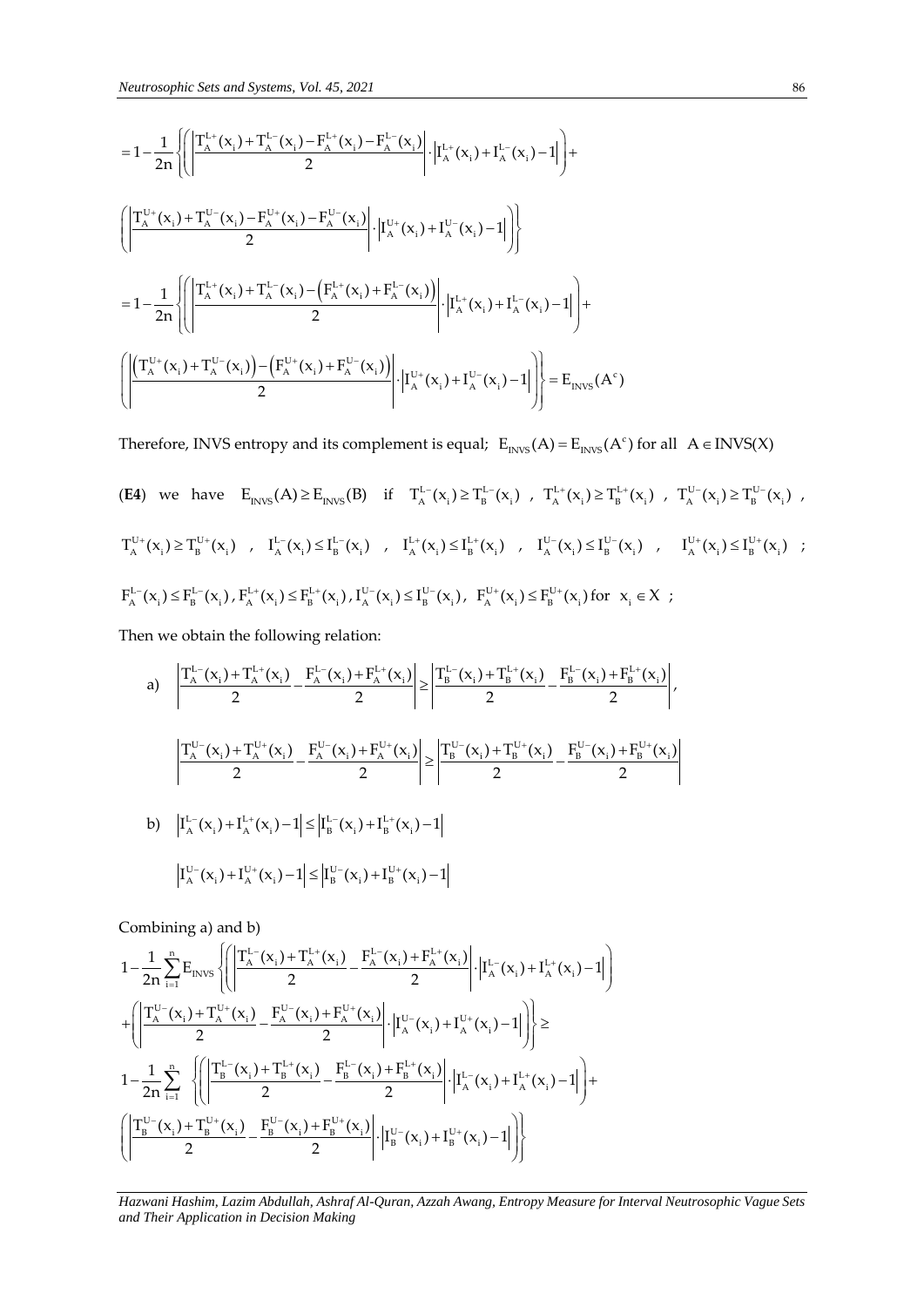That is  $E_{INVS}(A) \ge E_{INVS}(B)$ . Thus, the property (E4) is satisfied.

The proof is completed.

The proposed entropy is further embedded into a MCDM.

#### **4. MCDM problem based on proposed entropy**

In this section, the proposed entropy measures are applied in MCDM problems. Measuring uncertainty is important in decision making problems, the DMs will obtain significant preference and priority to avoid losing out in the selection process. Based on the proposed entropy measures, when the entropy value is smaller, then DMs can provide more valuable knowledge from this alternative. As a result, the alternative with the lowest entropy value should be considered as a priority.

Consider the set of different alternatives denoted as  $A = \{A_1, A_2, ..., A_m\}$  and set of criteria is denoted by  $C = \{C_1, C_2, ..., C_n\}$  in INVS environment and the algorithm to evaluate the best alternative is presented as follows:

# **Step 1:** Construction of decision making matrix

Organize each  $A_i$  alternatives under criteria  $C_j$  according to the DM's preferences in the form of INVS environment as follows

 $\begin{equation} \text{INVS environment as follows} \ \mathbf{D} = \left(\mathbf{x}_{_{\mathbf{ij}}}\right)_{\mathrm{m\times n}} \text{where } \mathbf{x}_{_{\mathbf{ij}}} = \left\{\!\!\left[\mathbf{T}_{_{\mathbf{ij}}}^{\mathrm{L-}},\mathbf{T}_{_{\mathbf{ij}}}^{\mathrm{L+}}\right]\!\!,\!\left[\mathbf{T}_{_{\mathbf{ij}}}^{\mathrm{U-}},\mathbf{T}_{_{\mathbf{ij}}}^{\mathrm{U+}}\right]\!\!\right\}, \left\{\!\left[\mathbf{I}_{_{\mathbf{ij}}}^{\mathrm{L-}},\mathbf{I}_{_{\mathbf{ij}}}^{\mathrm{L+}}\right]\!\!,\!\left$ Organize each A<sub>i</sub> alternatives under criteria C<sub>j</sub> according to the DM's preterences in the form on<br>
INVS environment as follows<br>
D =  $\left(x_{ij}\right)_{m \times n}$  where  $x_{ij} = \left\{\left[T_{ij}^{L-}, T_{ij}^{L+}\right] \left[T_{ij}^{U-}, T_{ij}^{U+}\right]\right\} \left\{\left[T_{ij}^{$ and  $0 \le T^{L+} + T^{U+} + I^{L+} + I^{U+} + F^{L+} + F^{U+} \le 4$ .  $\left\lfloor T_{ij}^{\text{L}-},T_{ij}^{\text{L}+} \right\rfloor$  represents the degree that alternative  $A_i$  relatively satisfies the criteria  $C_j$ ,  $\left\lfloor T_{ij}^{\text{U}-},T_{ij}^{\text{U}+} \right\rfloor$ represents the degree that alternative  $A_i$  absolutely satisfies the criteria  $C_j$ ,  $\left[ I_{ij}^{L-} , I_{ij}^{L+} \right]$  represents the degree relatively indeterminant the criteria  $C_j$ ,  $\left[ I_{ij}^{U-} I_{ij}^{U+} \right]$  represents the degree absolutely indeterminant the criteria  $C_j$ ,  $\left[F_{ij}^{L_-}, F_{ij}^{L_+}\right]$  represents the degree that alternative  $A_i$  relatively doesn't satisfies the criteria  $C_j$  and  $\left[ F_{ij}^{U-}, F_{ij}^{U+} \right]$  represents the degree that alternative  $A_i$  absolutely doesn't satisfies the criteria C<sub>j</sub>. Therefore, a decision matrix D is arranged as follows:

$$
C_1 \quad C_2 \quad \dots \quad C_n
$$
\n
$$
D = (x_{ij})_{m \times n} = \begin{bmatrix} A_1 & x_{11} & x_{12} & \dots & x_{1n} \\ a_2 & x_{21} & x_{22} & \dots & x_{2n} \\ \vdots & \vdots & \vdots & \ddots & \vdots \\ a_m & x_{m1} & x_{m2} & \dots & x_{mn} \end{bmatrix}
$$

Where  $x_{ij}$  is  $x_{ij} = \left\{ \begin{bmatrix} T_{ij}^{L-}, T_{ij}^{L+} \end{bmatrix}, \begin{bmatrix} T_{ij}^{U-}, T_{ij}^{U+} \end{bmatrix}, \left\{ \begin{bmatrix} I_{ij}^{L-}, I_{ij}^{L+} \end{bmatrix}, \begin{bmatrix} I_{ij}^{U-}, I_{ij}^{U+} \end{bmatrix}, \left\{ \begin{bmatrix} F_{ij}^{L-}, F_{ij}^{L+} \end{bmatrix}, \begin{bmatrix} F_{ij}^{U-}, F_{ij}^{U+} \end{bmatrix} \right\} \right\}$  $\begin{split} \mathbf{x}_{\mathbf{y}_{\mathbf{y}}} = \big\{ \bigg[\mathbf{T}_{\mathbf{y}_{\mathbf{y}}}^{\mathrm{L-}}, \mathbf{T}_{\mathbf{y}_{\mathbf{y}}}^{\mathrm{L+}}\bigg], \bigg[\mathbf{T}_{\mathbf{y}_{\mathbf{y}}}^{\mathrm{U-}}, \mathbf{T}_{\mathbf{y}_{\mathbf{y}}}^{\mathrm{U+}}\bigg] \bigg\}, \bigg\{ \bigg[\mathbf{I}_{\mathbf{y}}^{\mathrm{L-}}, \mathbf{I}_{\mathbf{y}_{\mathbf{y}}}^{\mathrm{U+}}\bigg], \bigg[\mathbf{T}_{\mathbf{y}}^{\mathrm{U-}}, \$ 

*Hazwani Hashim, Lazim Abdullah, Ashraf Al-Quran, Azzah Awang, Entropy Measure for Interval Neutrosophic Vague Sets and Their Application in Decision Making*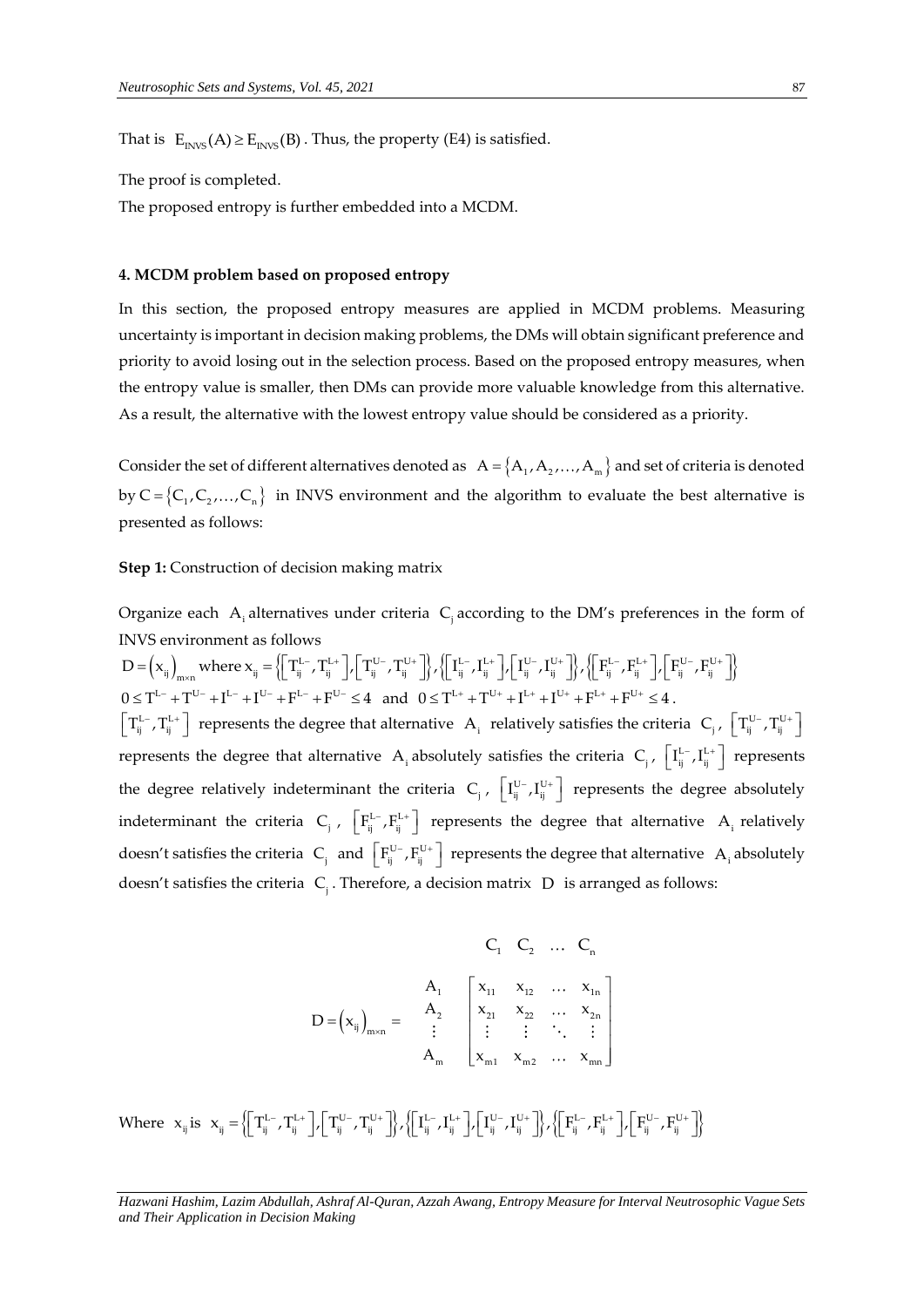**Step 2**: Transform the INVS decision matrix  $D = (x_{ij})_{m \times n}$  into the normalized INVS decision matrix denoted as  $\tilde{D} = (\tilde{x}_{ij})_{m \times n}$  where

$$
\tilde{\mathbf{x}}_{ij} = \begin{cases} \mathbf{x}_{ij}^c; j \in \mathbf{B} \\ \mathbf{x}_{ij}; j \in \mathbf{C} \end{cases}
$$
\n(10)

 $\begin{equation} \begin{bmatrix} \mathbf{c}_i \\ \mathbf{c}_j \end{bmatrix} = \left\{ \begin{bmatrix} 1-\mathbf{T}^{\mathrm{L+}}_{ij}, 1-\mathbf{T}^{\mathrm{L-}}_{ij} \end{bmatrix}, \begin{bmatrix} 1-\mathbf{T}^{\mathrm{U+}}_{ij}, 1-\mathbf{T}^{\mathrm{U-}}_{ij} \end{bmatrix} \right\}, \left\{ \begin{bmatrix} 1-\mathbf{I}^{\mathrm{L+}}_{ij}, 1-\mathbf{I}^{\mathrm{L-}}_{ij} \end{bmatrix}, \begin{bmatrix} 1-\mathbf{I}^{\mathrm{U+}}_{ij}, 1-\mathbf{I}^{\$  $\tilde{x}_{ij} = \begin{cases} x_{ij}^c; j \in B \\ x_{ij}; j \in C \end{cases}$ (10)<br>  $x_{ij}^c = \left\{ \left[1 - T_{ij}^{L+}, 1 - T_{ij}^{L-} \right], \left[1 - T_{ij}^{U+}, 1 - T_{ij}^{U-} \right] \right\}, \left\{ \left[1 - I_{ij}^{L+}, 1 - I_{ij}^{L-} \right], \left[1 - T_{ij}^{U+}, 1 - T_{ij}^{U-} \right] \right\}, \left\{ \left[1 - T_{ij}^{L+}, 1 - T_{ij}^{L-} \right], \left[1 - T_{ij}^{U$ is complement of  $\mathbf{x}_{ij} = \left\{ \left[ \mathbf{T}_{ij}^{L-}, \mathbf{T}_{ij}^{L+} \right], \left[ \mathbf{T}_{ij}^{U-}, \mathbf{T}_{ij}^{U+} \right] \right\}, \left\{ \left[ \mathbf{I}_{ij}^{L-}, \mathbf{I}_{ij}^{L+} \right], \left[ \mathbf{I}_{ij}^{U-}, \mathbf{I}_{ij}^{U+} \right] \right\}, \left\{ \left[ \mathbf{F}_{ij}^{L-}, \mathbf{F}_{ij}^{L+} \right], \left[ \mathbf{F}_{ij}^{U-}, \mathbf{F}_{ij}^{U+} \right$  $\begin{split} &\mathbf{x}_{ij} = \left\{ \left[ \mathbf{T}_{ij}^{\text{L} -}, \mathbf{T}_{ij}^{\text{L} +}, \mathbf{T}^{-\text{U} -}_{ij} \right] \right\} / \left\{ \left[ \mathbf{1} - \mathbf{I}_{ij}^{\text{L} +}, \mathbf{1} - \mathbf{I}_{ij}^{\text{U} -} \right] \right\} / \left\{ \left[ \mathbf{1} - \mathbf{I}_{ij}^{\text{L} +}, \mathbf{T}^{-\text{U} -}_{ij} \right] \right\} / \left\{ \left[ \mathbf{1} - \mathbf{F}_{ij}^{\text{L} +}, \math$ . **Step 3**: Calculate the entropy

$$
E_{\text{aINVS}}(A) = 1 - \frac{1}{2n} \sum_{i=1}^{n} E_{\text{aINVS}}(A)(x_i)
$$
 (11)

or  

$$
E_{INVS}(A) = 1 - \frac{1}{2n} \sum_{i=1}^{n} E_{INVS}(A)(x_i)
$$
(12)

**Step 4**: Select the best option  $A_i$  for  $i = 1, 2, ..., m$  based on smallest entropy.

#### *4.1. Illustrative example*

In this section, the proposed entropy measure is applied to the case study of investment decisions adapted from [31]. There is a DM with four potential investment options namely  $A_1$  is a food company,  $A_2$  is a transport company,  $A_3$  is an electronic company, and  $A_4$  is a tire company. The DM makes a choice based on three criteria,  $C_1$  is growth analysis,  $C_2$  is risk analysis,  $C_3$  is an environment impact analysis. We begin by using the INVS entropy based on interval approximation  $(E_{\text{ANNVS}})$ .

**Method 1**: Using INVS entropy based on interval approximation  $\left(E_{_{\Delta\text{INVS}}}\right)$  .

**Step 1**: The linguistic evaluation consists of  $A = \{A_1, A_2, A_3, A_4\}$  with respect to criteria  $C = \{C_1, C_2, C_3\}$  are obtained from the expert evaluation. The INVS decision matrix denoted as  $D = (x_{ij})_{m \times n}$  is represented as follows: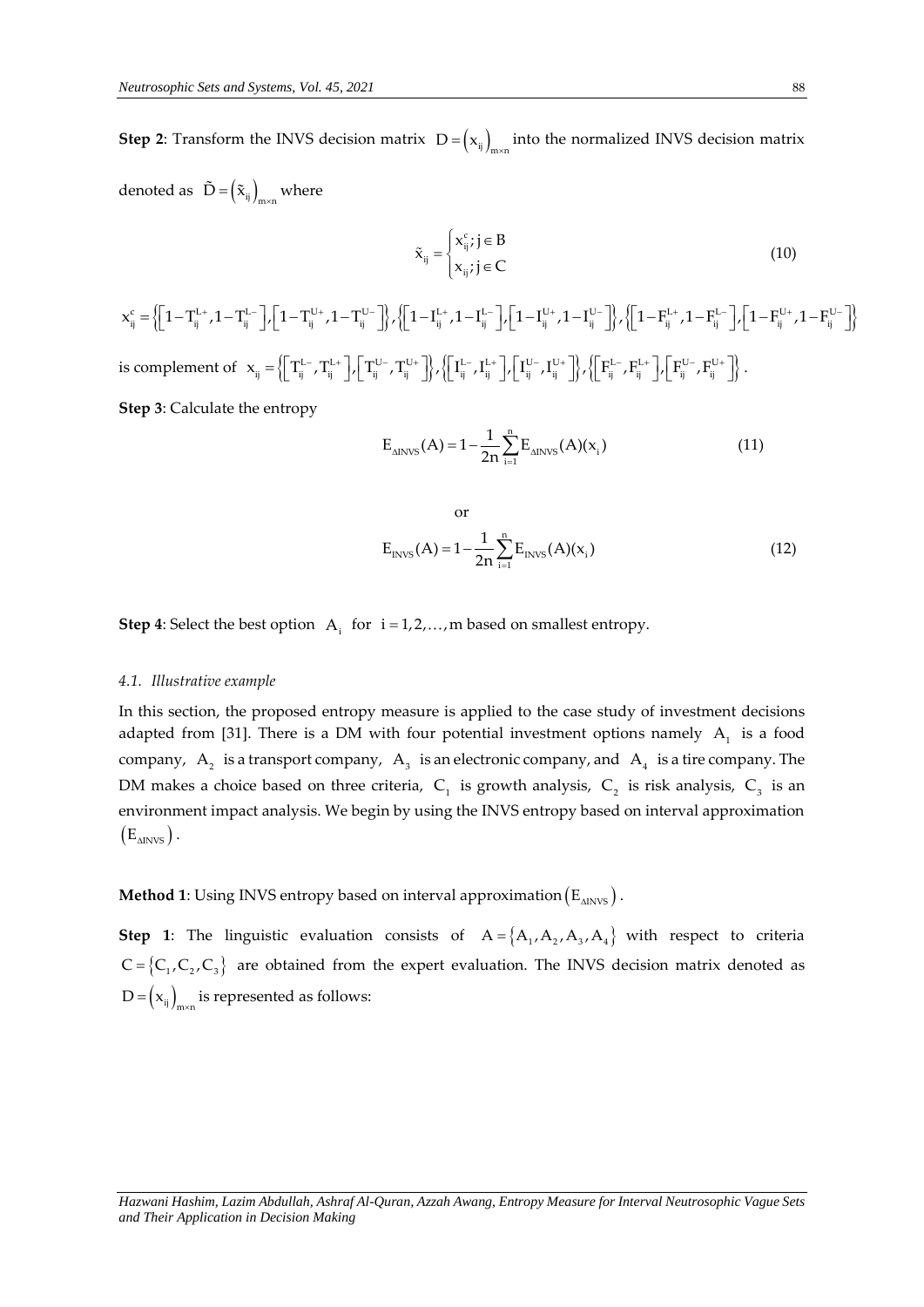|                                                  | $C_{2}$                                          | $C_{3}$                                          |
|--------------------------------------------------|--------------------------------------------------|--------------------------------------------------|
| $\lceil 0.5, 0.7 \rceil, \lceil 0.6, 0.8 \rceil$ | $\lceil 0.5, 0.6 \rceil, \lceil 0.4, 0.9 \rceil$ | $\lceil 0.7, 0.8 \rceil, \lceil 0.5, 0.8 \rceil$ |
| $\lceil 0.2, 0.3 \rceil, \lceil 0.3, 0.4 \rceil$ | $\lceil 0.1, 0.2 \rceil, \lceil 0.3, 0.4 \rceil$ | $\lceil 0.1, 0.2 \rceil, \lceil 0.3, 0.4 \rceil$ |
| $\lceil 0.3, 0.5 \rceil, \lceil 0.2, 0.4 \rceil$ | $\lceil 0.4, 0.5 \rceil, \lceil 0.1, 0.6 \rceil$ | $\lceil 0.2, 0.3 \rceil, \lceil 0.2, 0.5 \rceil$ |
| $\lceil 0.4, 0.7 \rceil, \lceil 0.6, 0.9 \rceil$ | $\lceil 0.3, 0.6 \rceil, \lceil 0.1, 0.5 \rceil$ | $\left[0.6, 0.7\right], \left[0.5, 0.9\right]$   |
| $\left[0.2, 0.3\right], \left[0.4, 0.5\right]$   | $\lceil 0.2, 0.4 \rceil, \lceil 0.4, 0.5 \rceil$ | $\lceil 0.3, 0.4 \rceil, \lceil 0.4, 0.5 \rceil$ |
| $\vert 0.3, 0.6 \vert, 0.1, 0.4 \vert$           | $\vert 0.4, 0.7 \vert, \vert 0.5, 0.9 \vert$     | $\vert 0.3, 0.4 \vert, \vert 0.1, 0.5 \vert$     |
| $\lceil 0.4, 0.9 \rceil, \lceil 0.7, 0.9 \rceil$ | $\lceil 0.5, 0.7 \rceil, \lceil 0.5, 0.9 \rceil$ | $\lceil 0.5, 0.6 \rceil, \lceil 0.4, 0.7 \rceil$ |
| $\left[0.3, 0.4\right], \left[0.4, 0.5\right]$   | $\lceil 0.1, 0.2 \rceil, \lceil 0.2, 0.3 \rceil$ | $\left[0.1,0.2\right], \left[0.2,0.3\right]$     |
| $\lceil 0.1, 0.6 \rceil, \lceil 0.1, 0.3 \rceil$ | $\lceil 0.3, 0.5 \rceil, \lceil 0.1, 0.5 \rceil$ | $\lceil 0.4, 0.5 \rceil, \lceil 0.3, 0.6 \rceil$ |
| $\lceil 0.6, 0.8 \rceil, \lceil 0.5, 0.9 \rceil$ | $\lceil 0.2, 0.5 \rceil, \lceil 0.1, 0.4 \rceil$ | $\lceil 0.4, 0.8 \rceil, \lceil 0.5, 0.9 \rceil$ |
| $\lceil 0.1, 0.2 \rceil, \lceil 0.3, 0.5 \rceil$ | $\lceil 0.2, 0.3 \rceil, \lceil 0.3, 0.4 \rceil$ | $\lceil 0.3, 0.4 \rceil, \lceil 0.4, 0.5 \rceil$ |
| $\lceil 0.2, 0.4 \rceil, \lceil 0.1, 0.5 \rceil$ | $\lceil 0.5, 0.6 \rceil, \lceil 0.6, 0.9 \rceil$ | $\lceil 0.2, 0.6 \rceil, \lceil 0.1, 0.5 \rceil$ |
|                                                  |                                                  |                                                  |

**Step 2:** since the criteria  $C_1$  is the benefit criteria and  $C_2$ ,  $C_3$  are cost criteria, so the INVS decision matrix is transformed into the normalized INVS decision matrix using Equation 10.

| A <sub>1</sub> |                                                       |                                                                                                                           |                                                             |
|----------------|-------------------------------------------------------|---------------------------------------------------------------------------------------------------------------------------|-------------------------------------------------------------|
|                | $\lceil 0.5, 0.7 \rceil, \lceil 0.6, 0.8 \rceil$      | $\lceil 0.5, 0.6 \rceil, \lceil 0.4, 0.9 \rceil$                                                                          | $\lceil 0.7, 0.8 \rceil, \lceil 0.5, 0.8 \rceil$            |
|                | $\lceil 0.2, 0.3 \rceil, \lceil 0.3, 0.4 \rceil$      | $\lceil 0.1, 0.2 \rceil, \lceil 0.3, 0.4 \rceil$                                                                          | $\lceil 0.1, 0.2 \rceil, \lceil 0.3, 0.4 \rceil$            |
|                | $\lceil 0.3, 0.5 \rceil, \lceil 0.2, 0.4 \rceil$      | $\left[0.4,0.5\right],\left[0.1,0.6\right]$                                                                               | $\lceil 0.2, 0.3 \rceil, \lceil 0.2, 0.5 \rceil$            |
| A <sub>2</sub> | $\lceil 0.4, 0.7 \rceil, \lceil 0.6, 0.9 \rceil$      | $\lceil 0.3, 0.6 \rceil, \lceil 0.1, 0.5 \rceil$                                                                          | $\lceil 0.6, 0.7 \rceil, \lceil 0.5, 0.9 \rceil$            |
|                | $\lceil 0.2, 0.3 \rceil, \lceil 0.4, 0.5 \rceil$      | $\lceil 0.2, 0.4 \rceil, \lceil 0.4, 0.5 \rceil$                                                                          | $\lceil 0.3, 0.4 \rceil, \lceil 0.4, 0.5 \rceil$            |
|                | $\lceil 0.3, 0.6 \rceil, \lceil 0.1, 0.4 \rceil$      | $\lceil 0.4, 0.7 \rceil, \lceil 0.5, 0.9 \rceil$                                                                          | $\lceil 0.3, 0.4 \rceil, \lceil 0.1, 0.5 \rceil$            |
| $\mathbf{A}_3$ | $\lceil 0.4, 0.9 \rceil, \lceil 0.7, 0.9 \rceil$      | $\lceil 0.5, 0.7 \rceil, \lceil 0.5, 0.9 \rceil$                                                                          | $\lceil 0.5, 0.6 \rceil, \lceil 0.4, 0.7 \rceil$            |
|                | $\lceil 0.3, 0.4 \rceil, \lceil 0.4, 0.5 \rceil$      | $\lceil 0.1, 0.2 \rceil, \lceil 0.2, 0.3 \rceil$                                                                          | $\left[0.1, 0.2\right], \left[0.2, 0.3\right]$              |
|                | $\lceil 0.1, 0.6 \rceil, \lceil 0.1, 0.3 \rceil$      | $\lceil 0.3, 0.5 \rceil, \lceil 0.1, 0.5 \rceil$                                                                          | $\lceil 0.4, 0.5 \rceil, \lceil 0.3, 0.6 \rceil$            |
| $A_{4}$        | $\lceil 0.6, 0.8 \rceil, \lceil 0.5, 0.9 \rceil$      | $\lceil 0.2, 0.5 \rceil, \lceil 0.1, 0.4 \rceil$                                                                          | $\lceil 0.4, 0.8 \rceil, \lceil 0.5, 0.9 \rceil$            |
|                | $\lceil 0.1, 0.2 \rceil, \lceil 0.3, 0.5 \rceil$      | $\lceil 0.2, 0.3 \rceil, \lceil 0.3, 0.4 \rceil$                                                                          | $\lceil 0.3, 0.4 \rceil, \lceil 0.4, 0.5 \rceil$            |
|                | $\lceil 0.2, 0.4 \rceil, \lceil 0.1, 0.5 \rceil$      | $\lceil 0.5, 0.6 \rceil, \lceil 0.6, 0.9 \rceil$                                                                          | $\lceil 0.2, 0.6 \rceil, \lceil 0.1, 0.5 \rceil$            |
|                |                                                       | <b>Step 2:</b> since the criteria $C_1$ is the benefit criteria and $C_2$ , $C_3$ are cost criteria, so the INVS decision |                                                             |
|                |                                                       | matrix is transformed into the normalized INVS decision matrix using Equation 10.                                         |                                                             |
|                | $C_{1}$                                               | $C_{2}$                                                                                                                   |                                                             |
| A <sub>1</sub> | $\lceil 0.3, 0.5 \rceil, \lceil 0.2, 0.4 \rceil$      | $\lceil 0.5, 0.6 \rceil, \lceil 0.4, 0.9 \rceil$                                                                          | $C_{3}$<br>$\lceil 0.7, 0.8 \rceil, \lceil 0.5, 0.8 \rceil$ |
|                | $\lceil 0.7, 0.8 \rceil, \lceil 0.6, 0.7 \rceil$      | $\lceil 0.1, 0.2 \rceil, \lceil 0.3, 0.4 \rceil$                                                                          | $\lceil 0.1, 0.2 \rceil, \lceil 0.3, 0.4 \rceil$            |
|                | $\left[0.5,0.7\right],\left\lceil0.6,0.8\right\rceil$ | $\lceil 0.4, 0.5 \rceil, \lceil 0.1, 0.6 \rceil$                                                                          | $\left[0.2,0.3\right],\left[0.2,0.5\right]$                 |
| A <sub>2</sub> | $\lceil 0.3, 0.6 \rceil, \lceil 0.1, 0.4 \rceil$      | $\lceil 0.3, 0.6 \rceil, \lceil 0.1, 0.5 \rceil$                                                                          | $\lceil 0.6, 0.7 \rceil, \lceil 0.5, 0.9 \rceil$            |
|                | $\lceil 0.7, 0.8 \rceil, \lceil 0.5, 0.6 \rceil$      | $\lceil 0.2, 0.4 \rceil, \lceil 0.4, 0.5 \rceil$                                                                          | $\lceil 0.3, 0.4 \rceil, \lceil 0.4, 0.5 \rceil$            |
|                | $\lceil 0.4, 0.7 \rceil, \lceil 0.6, 0.9 \rceil$      | $\lceil 0.4, 0.7 \rceil, \lceil 0.5, 0.9 \rceil$                                                                          | $\lceil 0.3, 0.4 \rceil, \lceil 0.1, 0.5 \rceil$            |
| $A_{3}$        | $\left[0.1, 0.6\right], \left[0.1, 0.3\right]$        | $\begin{bmatrix} 0.5, 0.7 \end{bmatrix}$ , $\begin{bmatrix} 0.5, 0.9 \end{bmatrix}$                                       | $\lceil 0.5, 0.6 \rceil, \lceil 0.4, 0.7 \rceil$            |
|                | $\lceil 0.6, 0.7 \rceil, \lceil 0.5, 0.6 \rceil$      | $\lceil 0.1, 0.2 \rceil, \lceil 0.2, 0.3 \rceil$                                                                          | $\lceil 0.1, 0.2 \rceil, \lceil 0.2, 0.3 \rceil$            |
|                | $\lceil 0.4, 0.9 \rceil, \lceil 0.7, 0.9 \rceil$      | $\lceil 0.3, 0.5 \rceil, \lceil 0.1, 0.5 \rceil$                                                                          | $\lceil 0.4, 0.5 \rceil, \lceil 0.3, 0.6 \rceil$            |
| A <sub>4</sub> | $\lceil 0.2, 0.4 \rceil, \lceil 0.1, 0.5 \rceil$      | $\lceil 0.2, 0.5 \rceil, \lceil 0.1, 0.4 \rceil$                                                                          | $\lceil 0.4, 0.8 \rceil, \lceil 0.5, 0.9 \rceil$            |
|                | $\lceil 0.8, 0.9 \rceil, \lceil 0.5, 0.7 \rceil$      | $\lceil 0.2, 0.3 \rceil, \lceil 0.3, 0.4 \rceil$<br>$\lceil 0.5, 0.6 \rceil, \lceil 0.6, 0.9 \rceil$                      | $\lceil 0.3, 0.4 \rceil, \lceil 0.4, 0.5 \rceil$            |

**Step 3**: Calculate the aggregated entropy measure for all the alternative  $A = \{A_1, A_2, A_3, A_4\}$ 

By equation 11, we calculate for 
$$
i = 1
$$
,  $j = 1$ , then  
\n
$$
= \left| \frac{0.3 + 0.5 + 0.2 + 0.4}{4} - 0.5 \right| + \left| \frac{0.5 + 0.7 + 0.6 + 0.8}{4} - 0.5 \right| + \left| \frac{0.7 + 0.8 + 0.6 + 0.7}{4} - 0.5 \right|
$$
\n
$$
+ \left| \frac{0.2 + 0.3 + 0.3 + 0.4}{4} - 0.5 \right| = 0.7
$$

*Hazwani Hashim, Lazim Abdullah, Ashraf Al-Quran, Azzah Awang, Entropy Measure for Interval Neutrosophic Vague Sets*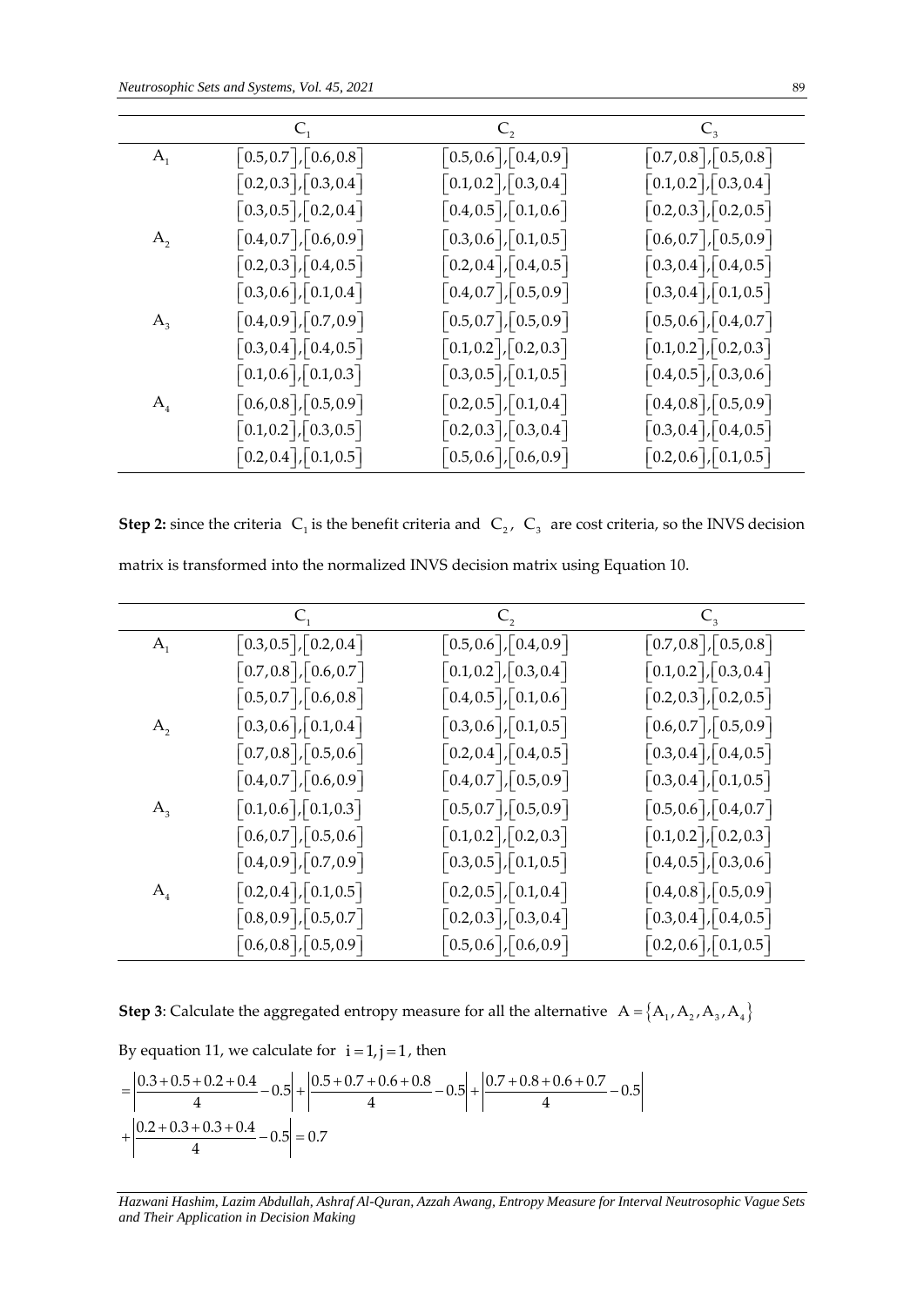Therefore;

$$
A_1: \quad \sum_{i=1}^{3} E_{\text{aINVS}}(A) = 0.7 + 0.7 + 0.9 = 2.3 \quad \text{and} \quad E_{\text{aINVS}}(A) = 1 - \frac{1}{6}(2.3) = 0.6167 \quad \text{and the rest of entropy}
$$

measure for  $A_2$ ,  $A_3$ ,  $A_4$  are calculated similarly and presented as follows:

$$
A_2 = 0.7250, A_3 = 0.6250, A_4 = 0.65
$$

**Step 4:** Based on the smallest entropy values, we conclude that the ranking of given alternatives is as follows:

$$
A_1 \prec A_3 \prec A_4 \prec A_2
$$

Since A<sub>1</sub> is the less uncertainty information. Therefore, the best option to invest is in a food company.

**Method 2**: Using INVS entropy generalized based on SVNS entropy  $\left(E_{\text{\tiny{INVS}}}\right)$ .

**Step 1**: Similar to Step 1 of Method 1.

**Step 2**: Similar to Step 2 of Method 1.

**Step 3**: Calculate the aggregated entropy measure for all the alternative  $A = \{A_1, A_2, A_3, A_4\}$ 

By equation 12, we calculate for 
$$
i = 1, j = 1
$$
, then  
\n
$$
= \left\{ \left( \left| \frac{0.3 + 0.5}{2} - \frac{0.5 + 0.7}{2} \right| \cdot \left| 0.7 + 0.8 - 1 \right| \right) + \left( \left| \frac{0.2 + 0.4}{2} - \frac{0.6 + 0.8}{2} \right| \cdot \left| 0.6 + 0.7 - 1 \right| \right) \right\} = 0.22. \text{ Hence,}
$$
\nA<sub>1</sub>:  $\sum_{i=1}^{3} E_{\text{INVS}}(A) = 0.22 + 0.16 + 0.44 = 0.82$  and  $E_{\text{INVS}}(A) = 1 - \frac{1}{6}(0.82) = 0.8633$  and the rest of

entropy measure for  $A_2$ , $A_3$ , $A_4$  are calculated similarly and presented as follows:

$$
A_2 = 0.9463, A_3 = 0.8983, A_4 = 0.8817
$$

**Step 4:** Based on the smallest entropy values, we conclude that the ranking of given alternatives is as follows:

Since  $A_1$  is the less uncertainty information, we conclude that the ranking of given alternatives is as follows:

$$
A_1 \prec A_3 \prec A_4 \prec A_2
$$

Since the smallest entropy value is  $A_1$ . Therefore, the best option to invest is in a food company.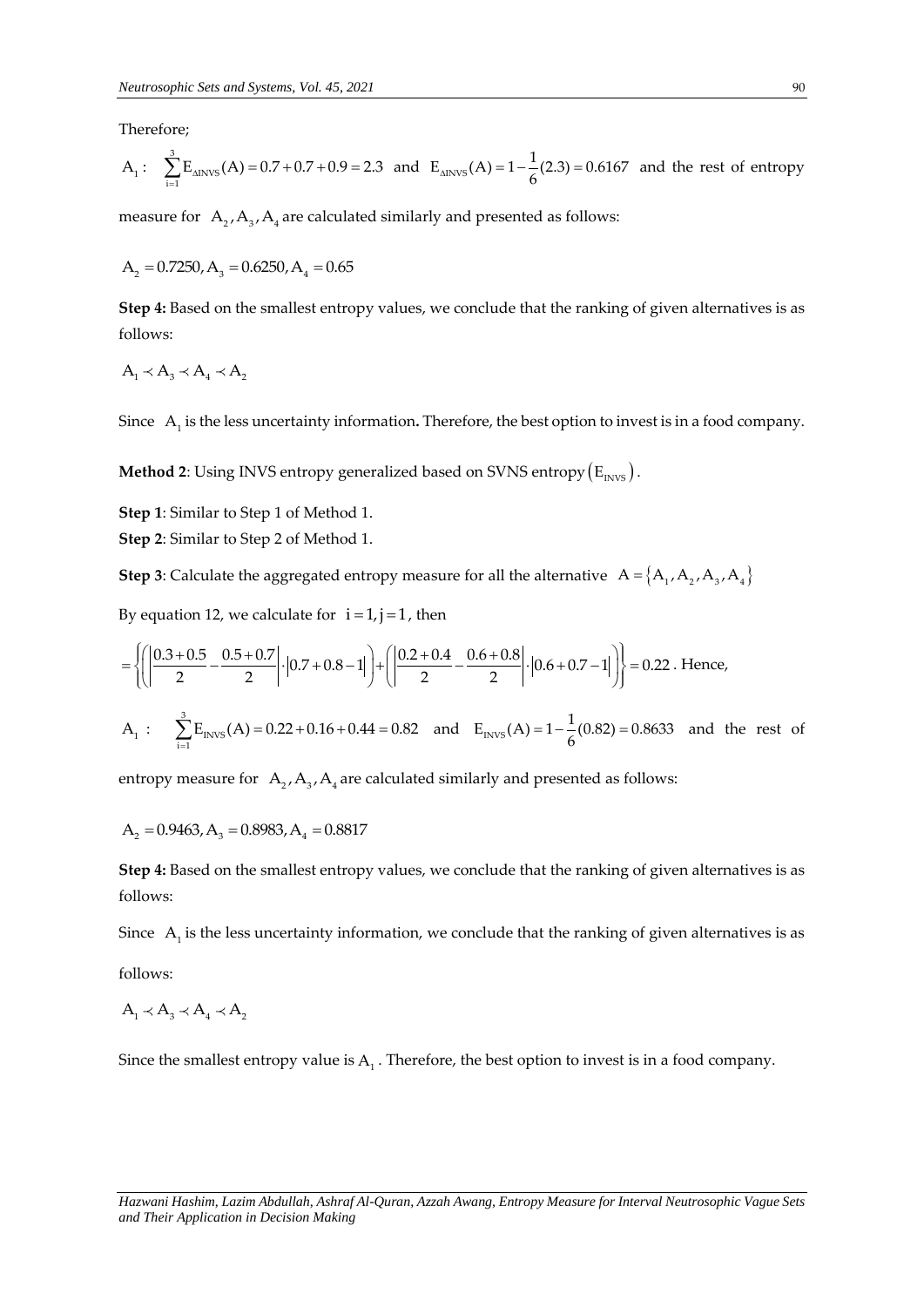According to the findings, investing in a food company is the best option based on the proposed entropy. Both entropy measure produce different fuzziness degree but the ranking of alternatives is similar which could assist DMs to choose the best alternative. The ranking of four alternatives using proposed entropy measures is presented in Figure 1.



Figure 1: Ranking of the four alternatives using  $\rm\ (E_{\rm \scriptscriptstyle MNVS})$  and  $\rm\ (E_{\rm \scriptscriptstyle INVS})$ 

#### *4.2. Comparison analysis and discussion*

Based on the illustrative example in [31] and the computational procedures in section 4, the proposed entropy measures are compared with two existing entropy measures under the INVS environment. The proposed entropy measures are denoted as  $\rm\,E_{\rm\,\,MWS}$  and  $\rm\,E_{\rm\,\,NVS}$  are based on interval approximation and existing SVNS entropy, respectively. The existing entropy measures by Majumdar and Samanta  $\rm \ E_{_{MM}}$ [29], and entropy measures by Ali  $\rm \ E_{_{\cal S}}$ [35] are incorporated in this comparative analysis. Table 1 represents the ranking results based on entropy values.

|                                     | racio e, rue comparison while other entropy measures |                                     |
|-------------------------------------|------------------------------------------------------|-------------------------------------|
| Entropy measure                     | Aggregated entropy measure                           | Ranking                             |
|                                     | $A_i(i = 1, 2, 3, 4)$                                |                                     |
| Proposed entropy $E_{\text{aINVS}}$ | $A_1 = 0.6167$ , $A_2 = 0.6250$                      | $A_1 \prec A_2 \prec A_4 \prec A_2$ |
|                                     | $A_3 = 0.7250$ , $A_4 = 0.65$                        |                                     |
| Proposed entropy $E_{INVS}$         | $A_1 = 0.863$ , $A_2 = 0.9463$                       | $A_1 \prec A_4 \prec A_3 \prec A_2$ |
|                                     | $A_3 = 0.8983$ , $A_4 = 0.8817$                      |                                     |
| Entropy $E_{MM}$ [33]               | $A_1 = 0.7267$ , $A_2 = 0.8967$                      | $A_1 \prec A_4 \prec A_3 \prec A_2$ |
|                                     | $A_3 = 0.7967$ , $A_4 = 0.7633$                      |                                     |
| $E_{s}$ [35]<br>Entropy             | $A_1 = 0.4474$ , $A_2 = 0.5690$                      | $A_1 \prec A_2 \prec A_4 \prec A_2$ |
|                                     | $A_3 = 0.4567$ , $A_4 = 0.4860$                      |                                     |

Table 3: The comparison with other entropy measures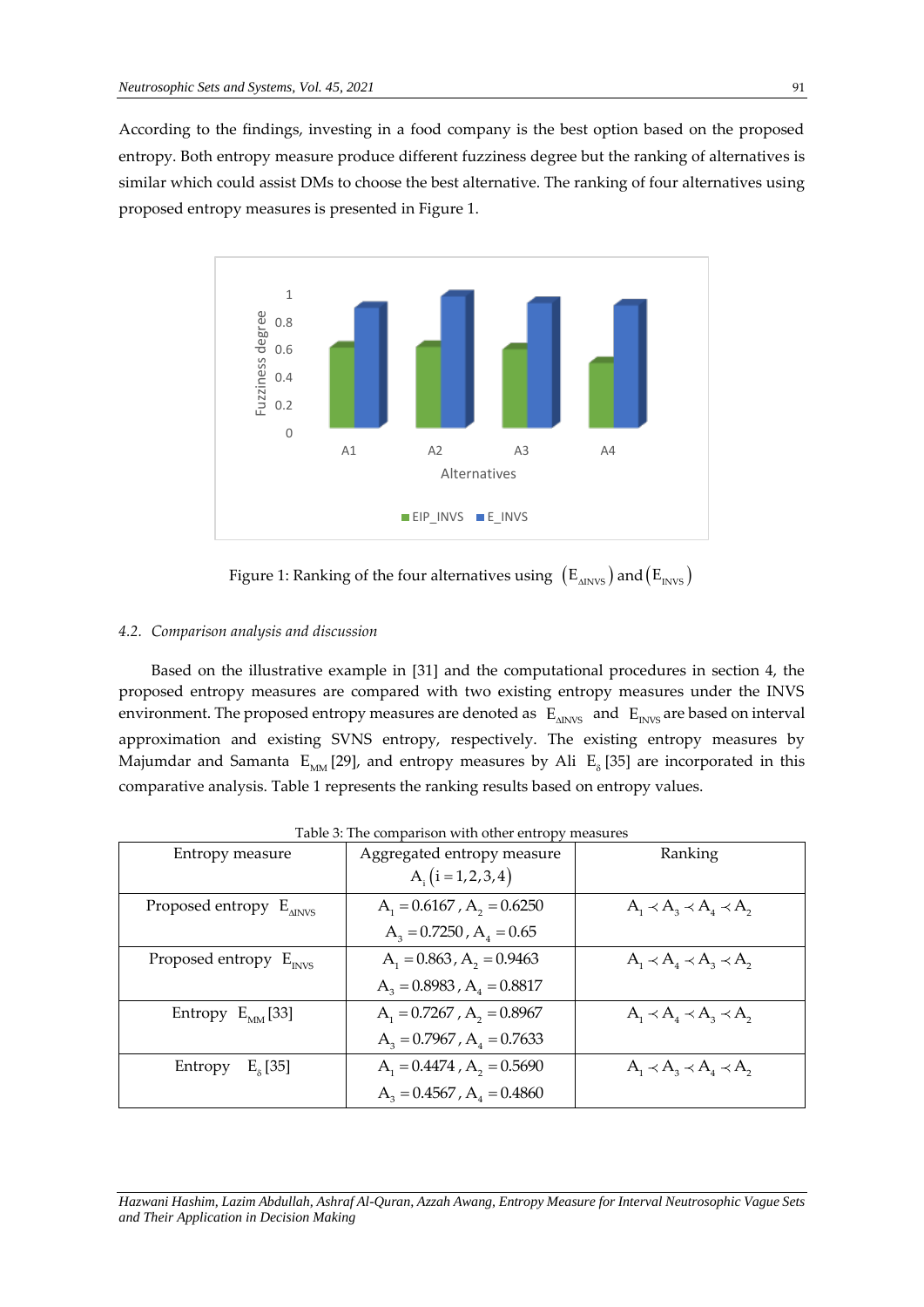The following conclusions are drawn from a comparison of different entropy measures:

- The ranking result of our proposed entropy is almost consistent with the existing entropy in the literature. The smallest entropy value is  $A_1$  meanwhile the largest entropy value is  $A_2$
- The entropy measures show a similar ranking of alternatives with different fuzziness degree.
- The proposed entropy measures are reliable in measuring the degree of fuzziness in terms of the INVS data set.
- The fuzziness degree in the proposed entropy measures may assist DMs to choose the most significant alternative based on the lowest fuzziness degree.
- The new entropy measures resolve the arguments claimed by Thao and Smarandache [33] towards the entropy measures proposed by Majumdar and Samanta.
- The suggested entropy measure can address the same decision making problem as existing entropy measures.
- The proposed entropy measures can take into account the incompleteness and vagueness environments and may assist to better understand the degree of fuzziness in terms of the INVS data set.

# **5. Conclusions**

In this paper, we have presented two entropy measures of INVS and some desirable properties corresponding to these entropies including nonnegativity, minimality, maximality, symmetric and resolution have been proved. Based on the extension of SVNS entropy, we define the concept of INVS entropy by including some improvements. Specifically, the improved entropy measures resolve the arguments claimed in [33]. In addition, this entropy measures can measure the degree of fuzziness in terms of INVS environment. Then, the proposed entropies are applied in a MCDM problem, in which the alternatives on criteria are represented in the INVS environment. Subsequently, an illustrative example was presented to illustrate the application of the proposed MCDM. Finally, a comparative analysis with other entropy measures is presented.

The advantages of proposed entropy are in form of INVS where truth, indeterminacy, and falsity are defined by several membership degree and also complement the NV and INS in representing uncertain, indeterminate, and inconsistent information. The result shows that the proposed entropy measures are reliable in measuring the degree of fuzziness. Measuring uncertainty information is important in decision making, the least value of fuzziness degree will assist DMs to make effective decisions to prevent loss. The suggested entropy measures may be used to assess uncertainty information in other decision making problems such as selection of renewable energy, waste water treatment, and supplier selection. The limitation of the study is the idea to generalize entropy measure may be utilized for the interval concept only.

In the future, the proposed entropy measures can be extended further based on exponential entropy, symmetric entropy, and trigonometric functions. Under the INVS environment, we shall propose other information measures such as similarity and cross-entropy. Besides that, the proposed entropy measures may be used to measure the weight of criteria and DMs in MCDM.

**Funding:** This research received no extra funding

**Conflicts of Interest:** The authors declare no conflict of interest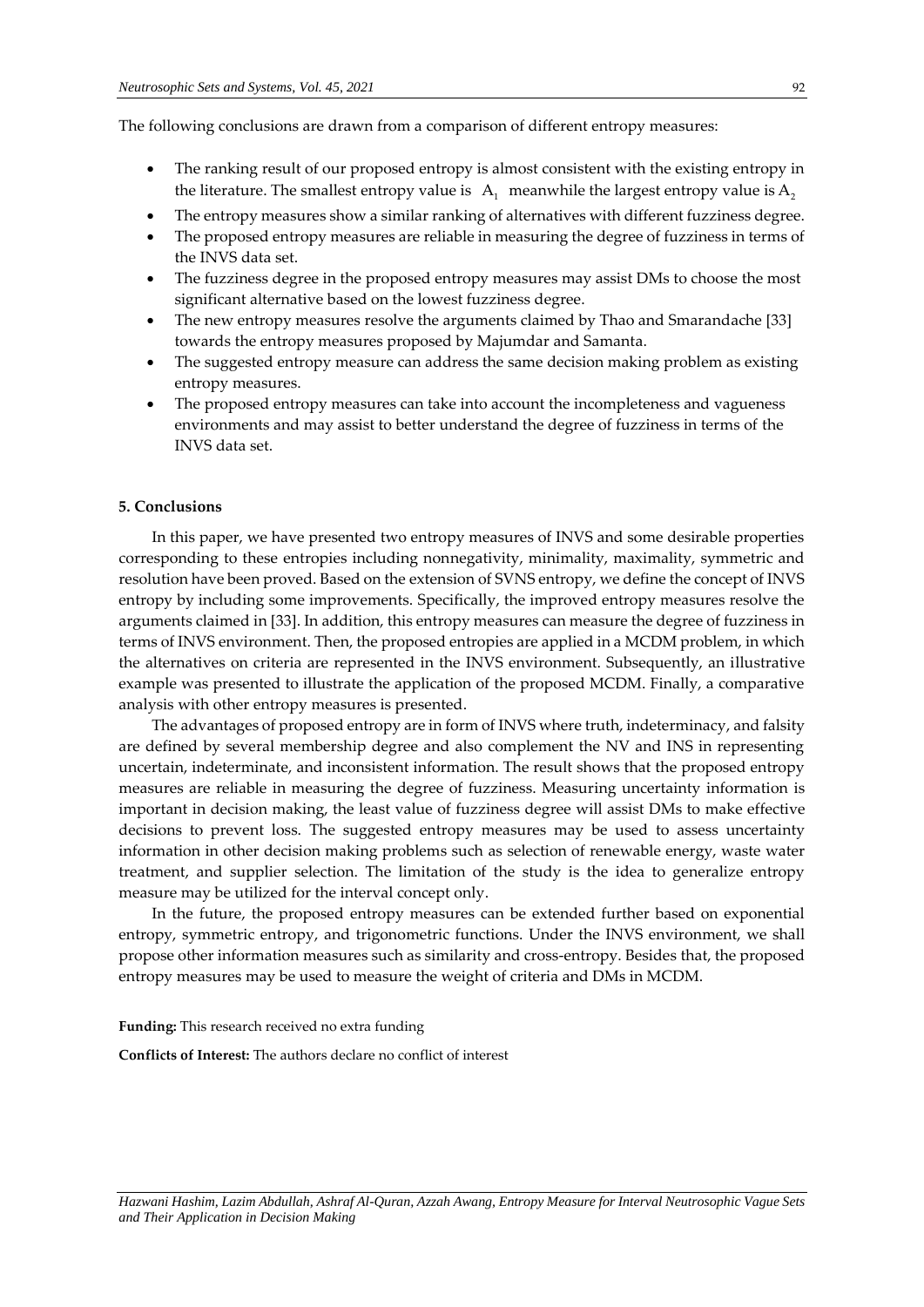# **References**

- 1. Shannon, C.E. A Mathematical Theory of Communication. *Bell Syst. Tech. J*. **1948**, 27, 379–423.
- 2. Shannon, C.E., & Weaver, W. The Mathematical Theory of Communications. **1949**. The University of Illinois Press: Urbana, IL, USA.
- 3. Zadeh, L.A. Probability Measures of Fuzzy Events. *J. Math. Anal. Appl.,.* **1968**, 23(2), 421-427.
- 4. De Luca, A. & Termini, S. A Definition of a Nonprobabilistic Entropy in the Setting of Fuzzy Sets Theory. *Inf. Control*,. **1972** ,20(4), 301–312.
- 5. Sander, W. On Measure of Fuzziness. *Fuzzy Sets Syst*. **1989**, 29, 49–55.
- 6. Xie, W.X.&Bedrosian, S.D. An Information Measure for Fuzzy Sets. *IEEE Trans. Syst. Man Cybern*.,. **1984**, SMC-14(1), 151–156, 1984.
- 7. Pal, N.R. & Pal, S.K. Higher Order Fuzzy Entropy and Hybrid Entropy of a Set. *Inf. Sci. (Ny).,*. **1992** ,61(3), 211–231.
- 8. Shi, Y., & Yuan, X. (2015). Interval Entropy of Fuzzy Sets and The Application to Fuzzy Multiple Attribute Decision Making. *Mathematical Problems in Engineering*. **2015**, 2015, 1-21.
- 9. Atanassov, K.T. Intuitionistic Fuzzy Sets. *Fuzzy sets syst*. **1986**, 20(1), 87–96.
- 10. Burillo, P. & Bustince, H. Entropy on Intuitionistic Fuzzy Sets and on Interval-Valued Fuzzy Sets. *Fuzzy Sets Syst*. **1996**, 78(3), 305–316.
- 11. Szmidt, E. & Kacprzyk, J. Entropy for Intuitionistic Fuzzy Sets. *Fuzzy Sets Syst*. **2001**, 118(3), 467–477.
- 12. Wei, C.P., Wang, P. & Zhang, Y.Z. Entropy, Similarity Measure of Interval-Valued Intuitionistic Fuzzy Sets and Their Applications. *Inf. Sci. (Ny).* **2011**, 181(19), 4273–4286.
- 13. Garg, H. Generalized Intuitionitsic Fuzzy Entropy-Based Approach for Solving Multi-Attribute Decision Making. *Proc. Natl. Acad. Sci. India Sect. A Phys. Sci*. **2017**, 89,129-139.
- 14. Rashid, T., Faizi, S., & Zafar,S. Distance Based Entropy Measure of Interval-Valued Intuitionistic Fuzzy Sets and Its Application in Multicriteria Decision Making. *Adv. Fuzzy Syst*. **2018,** 2018,1-10.
- 15. Smarandache, F. Neutrosophy: Neutrosophic Probability, Set, and Logic. *RehobothAmerican Res. Press*. **1998**, 1–141.
- 16. Wang, H., Smarandache, F., Zhang, Y. & Sunderraman, R. Single Valued Neutrosophic Set. *Multispace and Multistructure*. **2010**. 4, 410–413.
- 17. Wang, H., Smarandache, F., Zhang Y. Q., & Sunderrman, R. Interval Neutrosophic Sets and Logic: Theory and Applications in Computing. *in Hexis, Phoenix*. **2005**.
- 18. Alkhazaleh, S., Neutrosophic Vague Set Theory. *Crit. Rev*. **2015**, X (July), 29-39.
- 19. Gau, W. L. & Buehrer, D. J. Vague Sets. IEEE Trans. Syst. Man. *Cybern*. **1993**, 23 (2), 610–614.
- 20. Hashim, H., Abdullah, L., & Al-Quran. A. Interval Neutrosophic Vague Sets. *Neutrosophic Sets and System*. **2019**, 25, 66-75.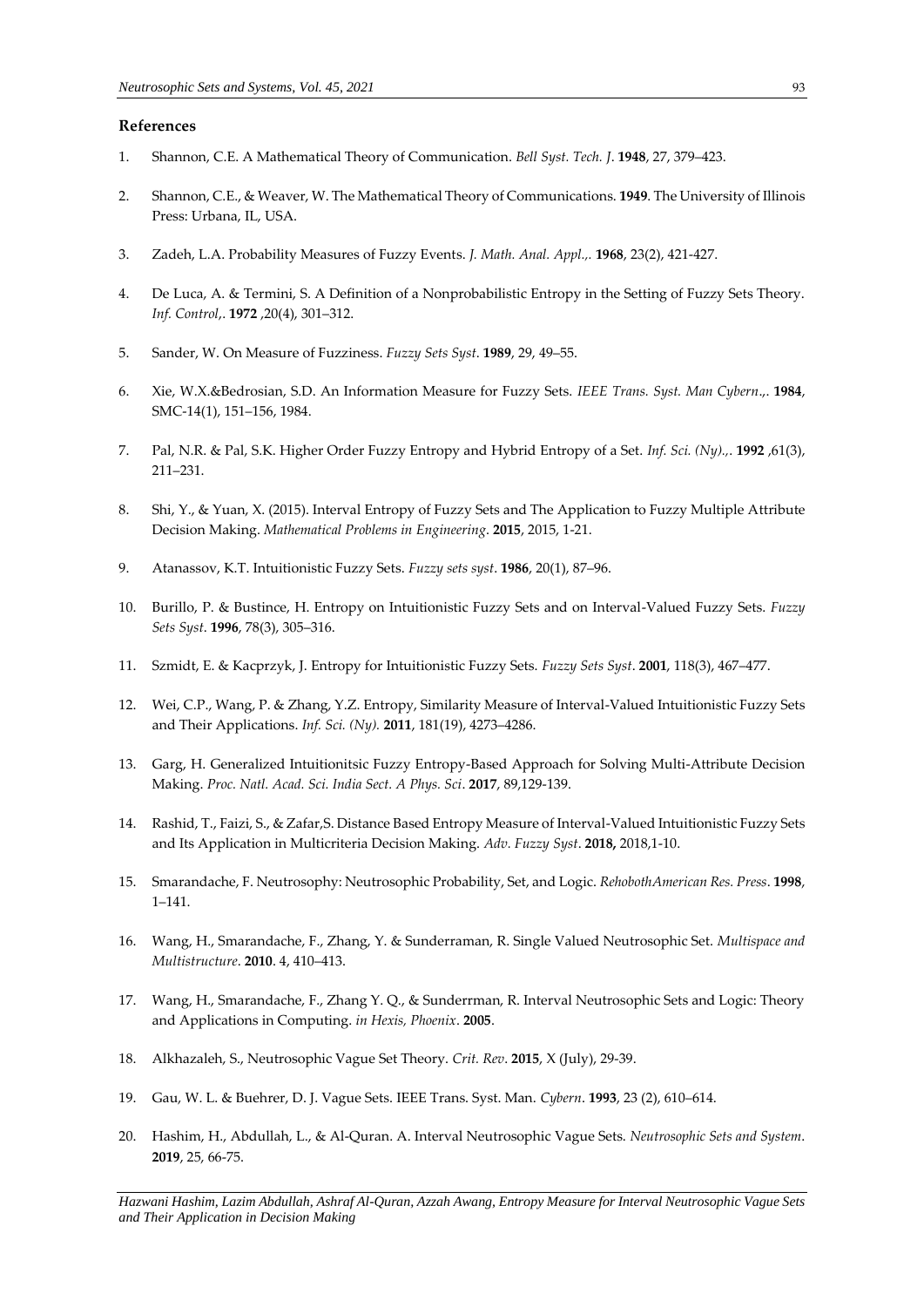- 21. Al-Quran, & Hassan, A. Neutrosophic Vague Soft Set and Its applications. *Malaysian J. Math. Sci*. **2017**, 11(2), 141–163.
- 22. Al-Quran, A., & Hassan, N. Neutrosophic Vague Soft Expert Set Theory. *Artic. J. Intell. Fuzzy Syst*. **2016**, 30(6), 3691–3702.
- 23. Awang, A., Ali, M., & Abdullah, L. Hesitant Bipolar-Valued Neutrosophic Set: Formulation, Theory and Application. *IEEE Access*. **2019**, 7, 176099–176114.
- 24. Liu, P. & Shi, L. Some Neutrosophic Uncertain Linguistic Number Heronian Mean Operators and Their Application to Multi-Attribute Group Decision Making. *Neural Comput. Appl*. **2017**, 28(5), 1079–1093.
- 25. Awang, A., Aizam, N.A.H., Ab Ghani, A.T., Othman, M., & Abdullah, L. A Normalized Weighted Bonferroni Mean Aggregation Operator Considering Shapley Fuzzy Measure Under Interval-valued Neutrosophic Environment for Decision-Making,. *Int. J. Fuzzy Syst*. **2020** , 22(1), 321–336.
- 26. Tian, C., Peng, J. J., Zhang, Z. Q., Goh, M., & Wang, J. Q. A Multi-Criteria Decision-Making Method Based on Single-Valued Neutrosophic Partitioned Heronian Mean Operator. *Mathematics.* **2020**, 8(7), 1189.
- 27. Yang, H., Wang, X. & Qin, K. New Similarity and Entropy Measures of Interval Neutrosophic Sets with Applications in Multi-Attribute Decision-Making. *Symmetry*. **2019**, 11(3), 370.
- 28. Al-Quran, A. & Hassan, N. Fuzzy Parameterized Single Valued Neutrosophic Soft Expert Set Theory and Its Application in Decision Making. *Int. J. Applied Decision Sciences*. **2016**. 9, 212-227.
- 29. Majumdar, P. & Samanta, S.K. On Similarity and Entropy of Neutrosophic Sets. *J. Intell. Fuzzy Syst*. **2014**, 26(3), 1245–1252.
- 30. Wu, H., Yuan, Y., Wei, L. & Pei, L. On Entropy, Similarity Measure and Cross-Entropy of Single-Valued Neutrosophic Sets and Their Application in Multi-Attribute Decision Making. *Soft Comput*. **2018**, 22(22), 7367–7376.
- 31. Garg, N. H and Garg, H. On Single-Valued Neutrosophic Entropy of Order α. *Neutrosophic Set and System*. **2016**, 14, 21–28.
- 32. Abu Qamar, M. & Hassan, N. Entropy, Measures of Distance and Similarity of Q-neutrosophic Soft Sets and Some Applications. *Entropy*. **2018,** 20(9), 672.
- 33. Thao, N.X., & Smarandache, F. Apply New Entropy Based Similarity Measures of Single Valued Neutrosophic Sets to Select Supplier Material," *J. Intell. Fuzzy Syst*. **2020**, 39(1), 1005–1019.
- 34. Ye, J., & Du, S. Some distances, similarity and entropy measures for interval-valued neutrosophic sets and their relationship. *International Journal of Machine Learning and Cybernetics*. **2019**, 10(2), 347-355.
- 35. Aydoğdu. A., & Şahin, R. New Entropy Measures Based on Neutrosophic Set and Their Applications to Multi-Criteria Decision Making. *J. Nat. Appl. Sci*. **2019**, 23(1), 40–45.
- 36. Quek, S. G., Selvachandran, G., Smarandache, F., Vimala, J., Le, S. H., Bui, Q. T., & Gerogiannis, V.C. Entropy Measures for Plithogenic Sets and Applications in Multi-Attribute Decision Making. *Mathematics*. **2020**, 8(6), 965.
- 37. Ye., Entropy Measures of Simplified Neutrosophic Sets and Their Decision-Making Approach with Positive and Negative Arguments. *J. Manag. Anal*. 2021, 1–15.